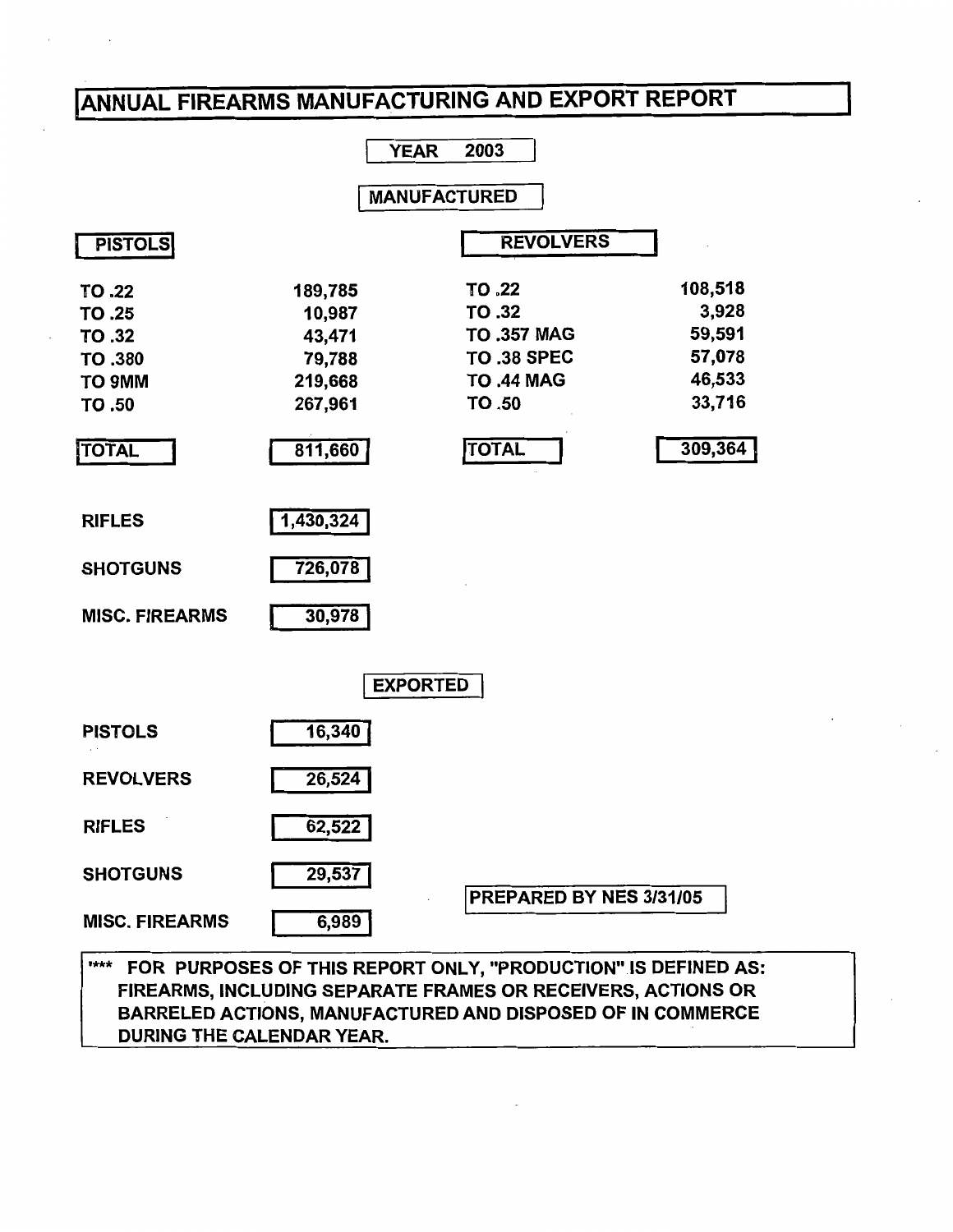# **PISTOLS MANUFACTURED IN 2003**

**PAGE 1 OF22** 

| <b>RDS KEY</b> | <b>LICENSE NAME</b>                                      | <b>STREET</b>                                    | CITY                                 | ST        | <b>PISTOL</b><br>22 | <b>PISTOL</b><br>25 | <b>PISTOL</b><br>32 | PISTOL<br>380 | <b>PISTOL</b><br>9MM | <b>PISTOL</b><br>50 | <b>PISTOL</b><br><b>TOTAL</b> |
|----------------|----------------------------------------------------------|--------------------------------------------------|--------------------------------------|-----------|---------------------|---------------------|---------------------|---------------|----------------------|---------------------|-------------------------------|
| 57134716       | WILSONS GUN SHOP INC                                     | 2234 CR 719                                      | <b>BERRYVILLE</b>                    | AR        | 0                   | 0                   | 0                   | 0             | 1                    | 2254                | 2255                          |
| 57100518       | ZIMMERMANN, ALEX W                                       | <b>171 MADISON 1510</b>                          | <b>HUNTSVILLE</b>                    | AR        | Ω                   | 0                   | 0                   | 0             | 0                    | 7                   | $\overline{7}$                |
| 98600975       | BUSHMASTER FIREARMS INC                                  | 1070 METRIC DRIVE                                | <b>LAKE HAVASU</b><br><b>CITY</b>    | AZ        | 0                   | 894                 | 0                   | 0             | 0                    | $\mathbf 0$         | 894                           |
| 98638393       | <b>GUNSITE ACADEMY INC</b>                               | 2900 W GUNSITE RD                                | <b>PAULDEN</b>                       | ΑZ        | 0                   | 0                   | 0                   | 0             | 0                    | 12                  | 12                            |
| 98633332       | R & R SPORTING ARMS INC                                  | 15481 N TWIN LAKES DR                            | <b>TUCSON</b>                        | AZ        | 1                   | 0                   | 1                   | 0             | 0                    | 0                   | 2                             |
| 98636542       | ROBAR COMPANIES, INC.                                    | 21438 N 7TH AVE SUITE<br>в                       | <b>PHOENIX</b>                       | AZ        | 0                   | 0                   | 0                   | 0             | 0                    | $\mathbf 1$         | 1                             |
| 98614472       | STURM, RUGER & CO INC                                    | 200 RUGER RD                                     | PRESCOTT                             | ΑZ        | 62401               | 0                   | 0                   | 0             | 21888                | 14133               | 98422                         |
| 93334014       | <b>BRYCO ARMS</b>                                        | 380 CLINTON ST                                   | <b>COSTA MESA</b>                    | CA        | 7684                | 5100                | 0                   | 20685         | 26372                | 0                   | 59841                         |
| 93340727       | <b>EXCEL INDUSTRIES INC</b>                              | 4510 CARTER CT                                   | <b>CHINO</b>                         | CA        | 0                   | 0                   | 0                   | 43            | 0                    | $\mathbf 0$         | 43                            |
| 93340235       | <b>INTERNATIONAL ANTIQUE</b><br><b>REPRODUCTIONS INC</b> | <b>33171 CAMINO</b><br><b>CAPISTRANO</b>         | <b>SAN JUAN</b><br><b>CAPISTRANO</b> | CA        | 89                  | 0                   | 0                   | 19            | 0                    | 0                   | 108                           |
| 99434360       | <b>KRAUSE, MICHAEL A</b>                                 | <b>83 21ST AVE</b>                               | <b>SAN MATEO</b>                     | CA        | 0                   | 0                   | 0                   | 0             | 0                    | 3                   | 3                             |
| 93319318       | LA FRANCE, TIMOTHY FRANK                                 | 3417 HANCOCK ST                                  | <b>SAN DIEGO</b>                     | CA        | 0                   | O                   | $\Omega$            | 0             | $\Omega$             | 1                   | $\mathbf 1$                   |
| 93340544       | MICRODYNE PLASTICS INC                                   | 4651 E AIRPORT DR                                | <b>ONTARIO</b>                       | CA        | 0                   | 0                   | O                   | 0             | 0                    | 1000                | 1000                          |
| 93336988       | <b>PHOENIX ARMS</b>                                      | <b>4231 BRICKELL STREET</b>                      | <b>ONTARIO</b>                       | CA        | 7815                | 1300                | 0                   | 0             | 0                    | 0                   | 9115                          |
| 60633345       | <b>COLT'S MANUFACTURING CO</b><br>LLC.                   | <b>545 NEWPARK AVE</b>                           | <b>WEST</b><br><b>HARTFORD</b>       | <b>CT</b> | 0                   | 0                   | 0                   | 1688          | $\overline{2}$       | 11985               | 13675                         |
| 60604862       | L W SEECAMP CO INC                                       | <b>301 BREWSTER RD</b><br><b>INDUSTRIAL BLDG</b> | <b>MILFORD</b>                       | CT        | 0                   | 0                   | 1463                | 4             | $\mathbf 0$          | 0                   | 1467                          |
| 15940806       | KEL TEC CNC INDUSTRIES INC                               | 1475 COX ROAD                                    | <b>COCOA</b>                         | FL        | 0                   | 0                   | 21545               | 16269         | 9206                 | 0                   | 47020                         |
| 15839850       | <b>CENTRAL TOOLING INC</b>                               | 827 PRATHER BRIDGE<br>RD                         | <b>TOCCOA</b>                        | <b>GA</b> | 0                   | 0                   | 0                   | 0             | $\bf{0}$             | $\overline{2}$      | $\overline{2}$                |
| 15840177       | <b>MASTERPIECE ARMS INC</b>                              | 116 KINGSBRIDGE DRIVE CARROLLTON                 |                                      | GA        | 0                   | 0                   | 0                   | 0             | 666                  | 574                 | 1240                          |
| 54235453       | DOUBLE DEUCE INC                                         | 24276 240TH ST                                   | <b>CARROLL</b>                       | ΙA        | 112                 | 0                   | 0                   | 0             | 0                    | 0                   | 112                           |
| 98200317       | <b>TACTICAL SOLUTIONS LLC</b>                            | 800 E CITATION CT STE<br>с                       | <b>BOISE</b>                         | ID        | 708                 | 0                   | 0                   | 0             | 0                    | 0                   | 708                           |
| 33635343       | LES BAER CUSTOM INC                                      | 29601 34TH AVE N                                 | <b>HILLSDALE</b>                     | IL        | 0                   | 0                   | 0                   | 0             | 78                   | 1818                | 1896                          |
| 33637004       | <b>ROCK RIVER ARMS INC</b>                               | 1042 CLEVELAND RD                                | <b>COLONA</b>                        | IL        | 0                   | 0                   | 0                   | 0             | 0                    | 188                 | 188                           |
| 33635798       | <b>SPRINGFIELD INC</b>                                   | 420 W MAIN ST                                    | <b>GENESEO</b>                       | IL.       | 0                   | 0                   | 0                   | 0             | 18212                | 60042               | 78254                         |
| 46137442       | <b>GEMINI CUSTOMS LLC</b>                                | 2262 LOUISVILLE RD                               | <b>FRANKFORT</b>                     | ΚY        | 0                   | 0                   | 0                   | 0             | $\bf{0}$             | 1                   | -1                            |
| 57233690       | <b>CLARK CUSTOM GUNS INC</b>                             | 336 SHOOTOUT LN                                  | <b>PRINCETON</b>                     | LA        | 22                  | 0                   | 0                   | 0             | 0                    | 22                  | 44                            |
| 60435456       | SAEILO, INC                                              | 130 GODDARD<br><b>MEMORIAL DR</b>                | <b>WORCESTER</b>                     | МA        | 0                   | 0                   | 0                   | 0             | 11187                | 4227                | 15414                         |
| 60410395       | <b>SMITH &amp; WESSON CORP</b>                           | 2100 ROOSEVELT AVE                               | <b>SPRINGFIELD</b>                   | МA        | 0                   | 0                   | 0                   | 0             | 26020                | 40956               | 66976                         |
| 85207699       | BERETTA U S A CORPORATION                                | 17601 BERETTA DR                                 | <b>ACCOKEEK</b>                      | МD        | 34764               | 3010                | 14449               | 0             | 28568                | 11242               | 92033                         |
| 60106460       | <b>SMITH &amp; WESSON CORP</b>                           | <b>19 AVIATION DR</b>                            | <b>HOULTON</b>                       | <b>ME</b> | 11260               | 0                   | 0                   | 0             | 0                    | 0                   | 11260                         |
| 34137259       | E ARTHUR BROWN CO INC                                    | 4353 STATE HWY 27 E                              | <b>ALEX</b>                          | ΜN        | 9                   | 0                   | 12                  | 0             | 1                    | 0                   | 22                            |

PREPARED BY THE OFFICE OF FEA, BUREAU OF ALCOHOL, TOBACCO, FIREARMS AND EXPLOSIVES WASHINGTON DC

For Official Use Only

 $\sim$ 

 $\sim$ 

03/31/2005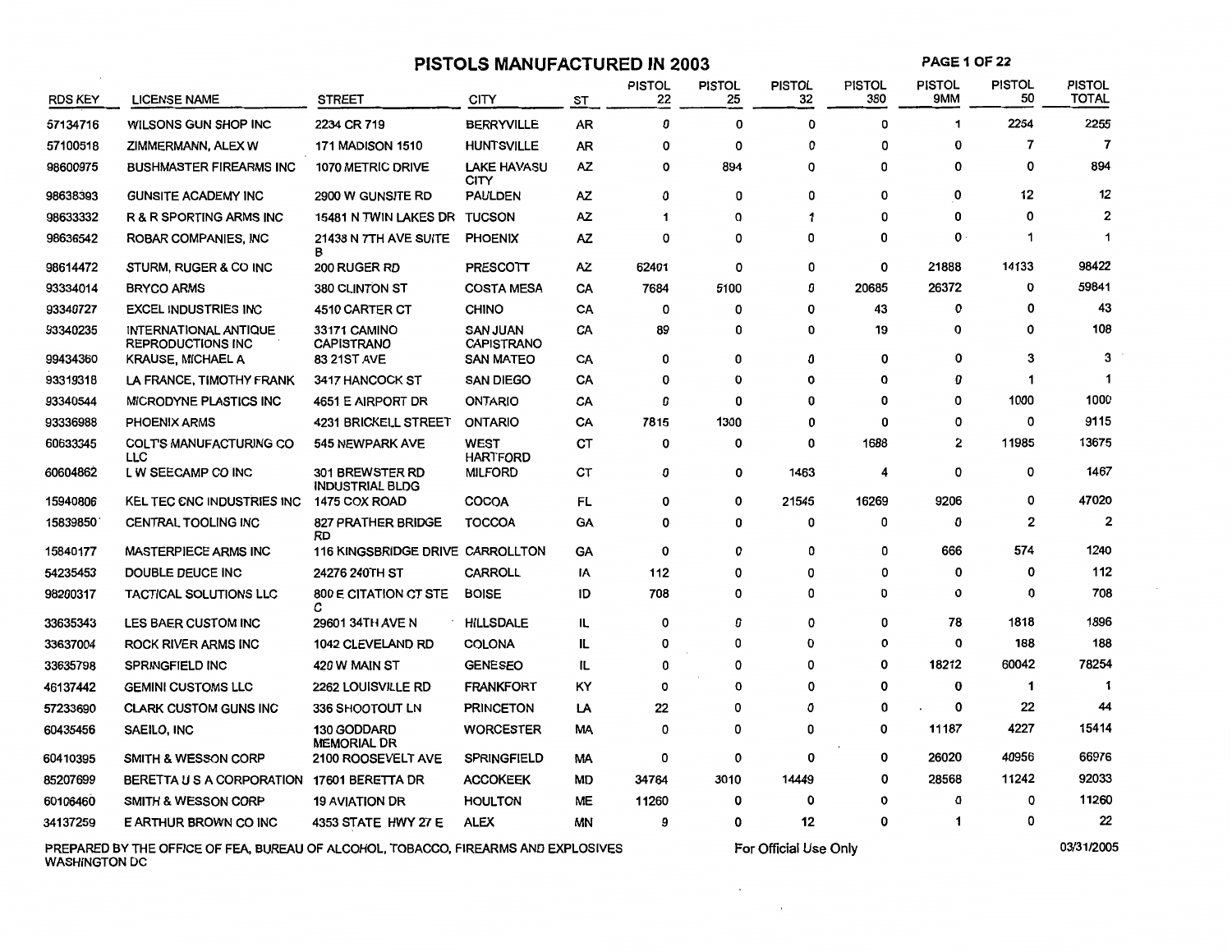| <b>RDS KEY</b> | <b>LICENSE NAME</b>                      | <b>STREET</b>                                            | CITY                  | ST        | <b>PISTOL</b><br>22 | <b>PISTOL</b><br>25 | <b>PISTOL</b><br>32 | <b>PISTOL</b><br>380 | PISTOL<br>9MM | <b>PISTOL</b><br>50 | <b>PISTOL</b><br>TOTAL |
|----------------|------------------------------------------|----------------------------------------------------------|-----------------------|-----------|---------------------|---------------------|---------------------|----------------------|---------------|---------------------|------------------------|
| 54301678       | <b>GATEWAY HOSE &amp; COUPLING</b>       | 8301 CREST INDUSTRIAL AFFTON                             |                       | <b>MO</b> | 0                   | $\overline{2}$      | 5                   | 3                    | n             | $\Omega$            | 10                     |
|                | CO INC                                   | DR#C                                                     |                       |           |                     |                     |                     |                      |               |                     |                        |
| 15639696       | <b>CHANDLER, NORMAN A</b>                | 100 RADCLIFFE CIRCLE                                     | <b>JACKSONVILLE</b>   | <b>NC</b> | 0                   | 0                   | 0                   | 0                    | Ω             | 4                   | 4                      |
| 54734146       | <b>CYLINDER &amp; SLIDE INC</b>          | <b>245 E 4TH ST</b>                                      | <b>FREMONT</b>        | <b>NE</b> | 0                   | 0                   | n                   | 0                    | 2             | 5                   | 7                      |
| 60234248       | <b>COMPETITOR CORP INC</b>               | 26 KNIGHT STREET, UNIT JAFFREY<br>3                      |                       | <b>NH</b> | 12                  | 9                   | 21                  | 0                    | 3             | $\overline{7}$      | 52                     |
| 60200153       | <b>SIG ARMS INC</b>                      | <b>18 INDUSTRIAL DR</b>                                  | <b>EXETER</b>         | NН        | 0                   | 0                   | 0                   | 0                    | 18118         | 39383               | 57501                  |
| 60233754       | THOMPSON CENTER ARMS CO<br>INC           | <b>FARMINGTON RD</b>                                     | <b>ROCHESTER</b>      | <b>NH</b> | 2608                | 406                 | 1263                | 0                    | 150           | 1694                | 6121                   |
| 82200079       | ST PIERRE, THOMAS V                      | 506 ONE MILE RD S                                        | <b>HIGHTSTOWN</b>     | ΝJ        | 0                   | 0                   | O                   | 0                    | O             |                     |                        |
| 98800094       | <b>ARSENAL INC</b>                       | 6959 SPEEDWAY BLVD<br>W-109                              | <b>LAS VEGAS</b>      | NV        | 0                   | 0                   | 0                   | 3                    |               | 0                   |                        |
| 98800387       | UNERTL ORDNANCE CO INC                   | 2900 S HIGHLAND DRIVE LAS VEGAS<br><b>BLDG 18 UNIT C</b> |                       | NV        | $\Omega$            | 0                   | $\Omega$            | 0                    | O             | 8                   |                        |
| 61636016       | DAN WESSON CORP                          | 5169 ROUTE 12 SOUTH                                      | <b>NORWICH</b>        | NY        | 0                   | 0                   | 0                   | 0                    | 62            | 823                 | 885                    |
| 61334276       | <b>KIMBER MFG INC</b>                    | <b>1 LAWTON ST</b>                                       | <b>YONKERS</b>        | NY        | 2364                | 0                   | $\Omega$            | 782                  | 849           | 44250               | 48245                  |
| 61600670       | NORDON TOOL AND MOLD INC                 | 691 EXCHANGE ST                                          | <b>ROCHESTER</b>      | NY        | 30807               | n                   | Ω                   | 0                    | O             | 0                   | 30807                  |
| 43435702       | <b>BEEMILLER INC</b>                     | 1015 SPRINGMILL RD                                       | <b>MANSFIELD</b>      | OH        | O                   | 0                   | 0                   | 27000                | 54150         | 0                   | 81150                  |
| 43419291       | <b>HASKELL MANUFACTURING</b><br>INC.     | 585 EAST BLUE LICK RD                                    | <b>LIMA</b>           | он        | 0                   | 0                   | 0                   | 0                    | 0             | 13500               | 13500                  |
| 43434316       | <b>IBERIA FIREARMS INC</b>               | 3929 STATE RT 309                                        | <b>GALION</b>         | OH        | 0                   | 0                   | 0                   | 0                    | 0             | 7320                | 7320                   |
| 43436235       | JONES, JOHNDAVID                         | 590 WOODVUE LANE                                         | <b>WINTERSVILLE</b>   | OH        | 1                   | 1                   | 3                   | $\overline{2}$       | n             | 4                   | 11                     |
| 57300150       | <b>SPACE-CONSYSTEMS INC</b>              | 6567 E 21ST PL #A, B, C                                  | <b>TULSA</b>          | ОΚ        | 0                   | 0                   | O                   | 0                    | Ω             | з                   |                        |
| 15710236       | FN MFG INC                               | 797 CLEMSON RD                                           | <b>COLUMBIA</b>       | SC        | O                   | 0                   | 0                   | 0                    | O             | 435                 | 435                    |
| 34633475       | <b>H S PRECISION INC</b>                 | <b>1301 TURBINE DR</b>                                   | <b>RAPID CITY</b>     | SD        | 6                   | 5                   | 12                  | 0                    | Ω             | 0                   | 23                     |
| 16200523       | <b>LEINAD INC</b>                        | 221 HWY 68 N                                             | <b>DUCKTOWN</b>       | TN        | O                   | 0                   | 0                   | $\Omega$             | 2107          | 3520                | 5627                   |
| 57421953       | AMERICAN DERRINGER CORP                  | 127 N LACY DR                                            | <b>WACO</b>           | тх        | 3                   |                     | 3                   | 43                   | 3             | 99                  | 155                    |
| 57541153       | <b>BOND ARMS INC</b>                     | 204 ALPHA LN                                             | <b>GRANBURY</b>       | ТX        | 61                  | 0                   | 15                  | 587                  | 29            | 2767                | 3459                   |
| 57439029       | DAWSON, DAVID J, JR                      | 3585 CR 272 # 300                                        | <b>LEANDER</b>        | ТX        | 0                   | 0                   | 0                   | 0                    | 18            | 44                  | 62                     |
| 57438309       | <b>EXO-DIMENSIONAL INC</b>               | 4209B CLAWSON RD                                         | <b>AUSTIN</b>         | ТX        | 0                   | O                   | 0                   | 0                    | n             | 1                   |                        |
| 57501532       | LEE, JEFFREY DAVID                       | 3401 W PIONEER DRIVE<br>#2                               | <b>IRVING</b>         | TX        | 0                   | 0                   | 0                   | $\Omega$             | O             | 26                  | 26                     |
| 57434417       | STI INTERNATIONAL, INC                   | <b>114 HALMAR COVE</b>                                   | <b>GEORGETOWN</b>     | TX        | 0                   | 0                   | 0                   | 0                    | 0             | 2446                | 2446                   |
| 98787363       | ARMS TECHNOLOGY INC                      | 2779 DIRECTORS ROW                                       | <b>SALT LAKE CITY</b> | UT        | 24536               | 0                   | 0                   | $\Omega$             | O             | 0                   | 24536                  |
| 98700222       | <b>COBRA ENTERPRISES OF</b><br>UTAH, INC | 1960 MILESTONE DR STE SALT LAKE CITY<br>F                |                       | UT        | 4315                | 250                 | 2816                | 10977                | 1975          | 689                 | 21022                  |
| 98734026       | NORTH AMERICAN ARMS INC                  | 2150 S 950 E                                             | <b>PROVO</b>          | UT        | 0                   | 6                   | 1863                | 1683                 | O             | 0                   | 3552                   |
| 15401410       | <b>GREELEY, KEVIN P</b>                  | 20125 CREEKSPRING CT PURCELLVILLE                        |                       | VA        | 0                   |                     | 0                   | 0                    |               | 0                   |                        |
| 60300037       | <b>CASPIAN ARMS LTD</b>                  | 75 CAL FOSTER DR                                         | <b>WOLCOTT</b>        | VT        | 0                   | 0                   | 0                   | 0                    | 0             | 1401                | 1401                   |

**PISTOLS MANUFACTURED IN 2003** 

PREPARED BY THE OFFICE OF FEA, BUREAU OF ALCOHOL, TOBACCO, FIREARMS AND EXPLOSIVES WASHINGTON DC  $\sim$ 

 $\mathcal{F}^{\text{max}}_{\text{max}}$ 

 $\epsilon$ 

For Official Use Only

03/31/2005

**PAGE20F22**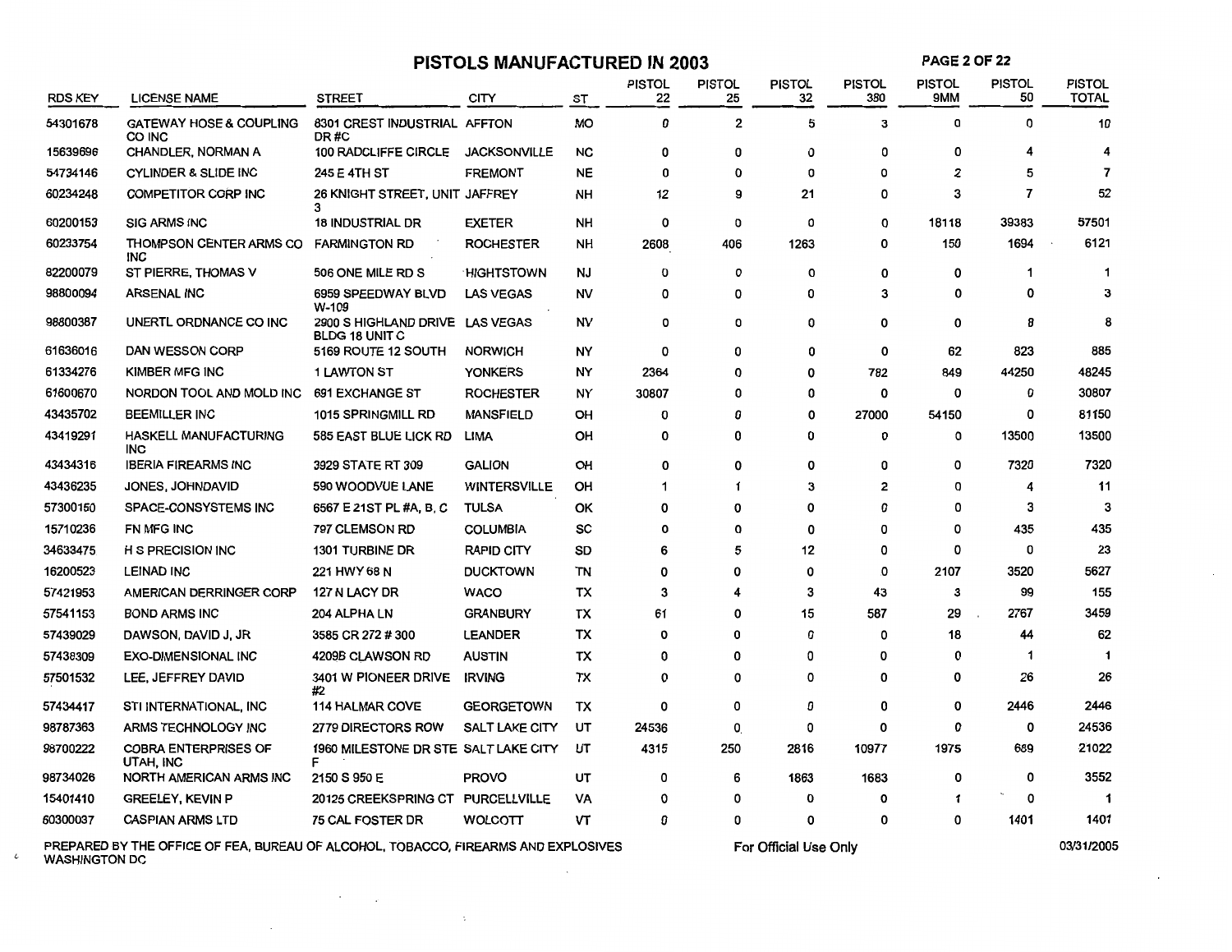**PISTOLS MANUFACTURED IN 2003** 

**PAGE3 OF22** 

| <b>RDS KEY</b> | <b>LICENSE NAME</b>      | <b>STREET</b>             | CITY            | ST        | <b>PISTOL</b><br>22 | <b>PISTOL</b><br>25 | <b>PISTOL</b><br>32 | <b>PISTOL</b><br>380 | <b>PISTOL</b><br>9MM | <b>PISTOL</b><br>50 | <b>PISTOL</b><br>TOTAL |
|----------------|--------------------------|---------------------------|-----------------|-----------|---------------------|---------------------|---------------------|----------------------|----------------------|---------------------|------------------------|
| 60306096       | SQUIRES BINGHAM INTL INC | <b>190 JUNCTION RD</b>    | <b>HARDWICK</b> | VΤ        | 0                   | 0                   |                     |                      |                      | 993                 | 993                    |
| 99114520       | <b>OLYMPIC ARMS INC</b>  | 624 OLD PACIFIC HWY<br>SE | <b>OLYMPIA</b>  | <b>WA</b> | 207                 | 0                   | 0                   |                      |                      | 70                  | 277                    |
|                |                          |                           |                 |           | 189785              | 10987               | 43471               | 79788                | 219668               | 267961              | 811660                 |

 $\sim$ 

PREPARED BY THE OFFICE OF FEA, BUREAU OF ALCOHOL, TOBACCO, FIREARMS AND EXPLOSIVES WASHINGTON DC

For Official Use Only

 $\mathcal{L}_{\mathcal{A}}$ 

2

 $\cdot$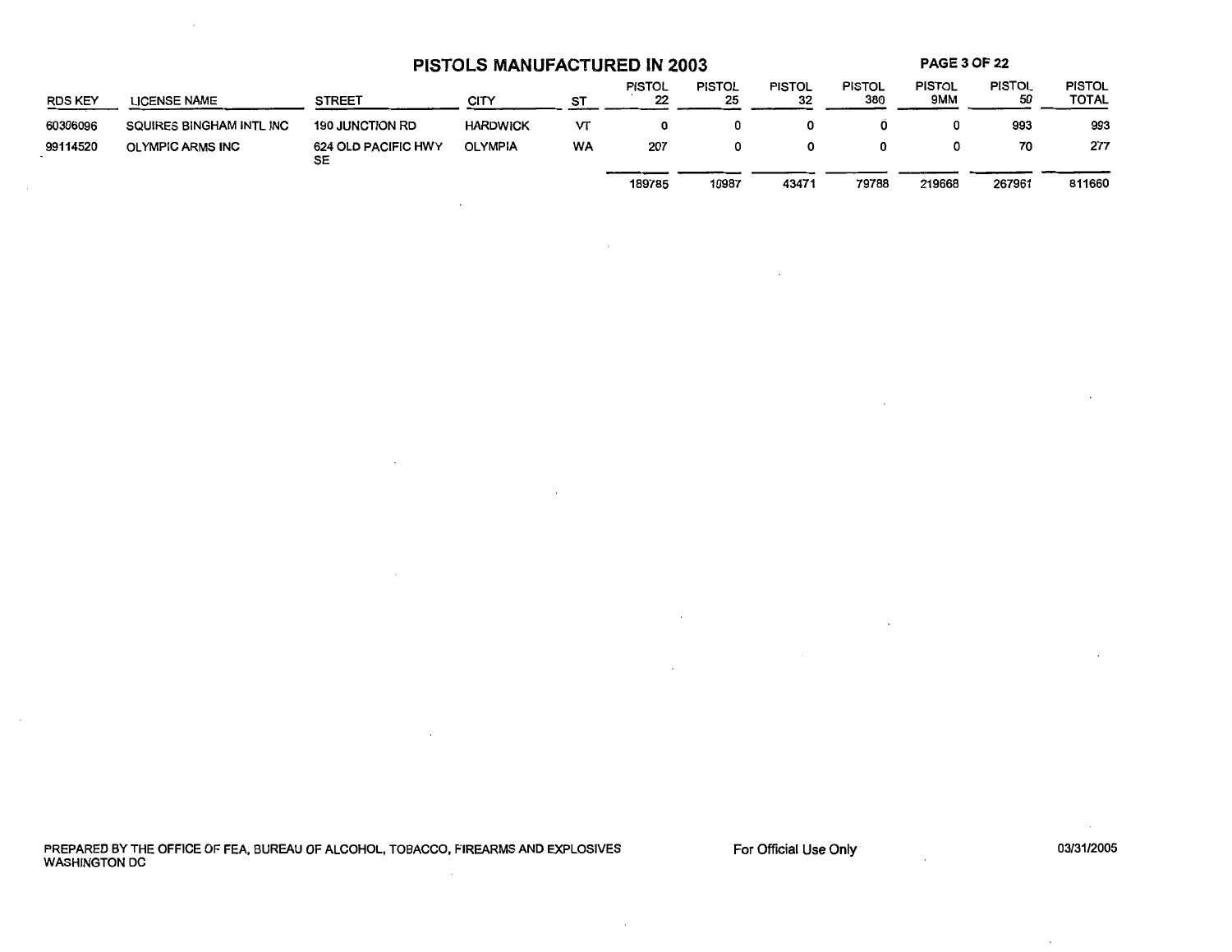# **REVOLVERS MANUFACTURED IN 2003**

 $\sim$ 

 $\ddot{\phantom{1}}$ 

 $\overline{\phantom{a}}$ 

 $\sim$ 

**PAGE40F22** 

| <b>RDS KEY</b> | <b>LICENSE NAME</b>                                | <b>STREET</b>              | CITY.                          | <b>ST</b> | <b>RVLR 22</b> | <b>RVLR 32</b> | <b>RVLR 357</b> | RVLR 38 | RVLR <sub>44</sub> |              | <b>RVLR 50 RVLR TOTL</b> |
|----------------|----------------------------------------------------|----------------------------|--------------------------------|-----------|----------------|----------------|-----------------|---------|--------------------|--------------|--------------------------|
| 98638426       | <b>REEDER, GARY NELSON</b>                         | 2599 7TH AVE               | <b>FLAGSTAFF</b>               | AZ.       | 0              | 0              | 0               | 0       |                    | 15           | 16                       |
| 60635936       | CHARCO 2000                                        | 273 CANAL ST               | <b>HUNTINGTON</b>              | СT        | 1445           | 0              | 280             | 6406    | 589                | 0            | 8720                     |
| 60633345       | <b>COLT'S MANUFACTURING CO</b><br>LLC.             | 545 NEWPARK AVE            | <b>WEST</b><br><b>HARTFORD</b> | CT        | 0              |                | 1711            | 45      | 579                | 1150         | 3486                     |
| 60600482       | UNITED STATES FIRE ARMS<br><b>MANUFACTURING CO</b> | 455-453 LEDYARD ST         | <b>HARTFORD</b>                | <b>CT</b> | 0              | 10             | 0               | 441     | 103                | 472          | 1026                     |
| 15941170       | <b>HERITAGE MFG INC</b>                            | 4600 NW 135TH ST           | <b>OPA LOCKA</b>               | FL        | 34470          | 0              | 0               | 0       | 0                  | 0            | 34470                    |
| 60410395       | <b>SMITH &amp; WESSON CORP</b>                     | 2100 ROOSEVELT AVE         | <b>SPRINGFIELD</b>             | МA        | 5701           | 512            | 34368           | 49639   | 18495              | 11683        | 120398                   |
| 34100093       | <b>CONTRACT MANUFACTURING</b><br><b>INC</b>        | 7938 COLLEGE RD STE<br>105 | <b>BAXTER</b>                  | ΜN        | 10             | 0              | 0               | 0       | 75                 | 2545         | 2630                     |
| 60201484       | STURM, RUGER & CO INC                              | 411 SUNAPEE ST             | <b>NEWPORT</b>                 | <b>NH</b> | 40612          | 3349           | 23101           | 547     | 26451              | 16834        | 110894                   |
| 82200079       | ST PIERRE, THOMAS V                                | 506 ONE MILE RD S          | <b>HIGHTSTOWN</b>              | <b>NJ</b> | 0              | 0              | 0               | 0       | $\Omega$           |              |                          |
| 61636016       | DAN WESSON CORP                                    | 5169 ROUTE 12 SOUTH        | <b>NORWICH</b>                 | NY        | 10             | 8              | 17              | 0       | 28                 | <sup>0</sup> | 63                       |
| 16200523       | <b>LEINAD INC</b>                                  | 221 HWY 68 N               | <b>DUCKTOWN</b>                | TN        | 501            | 0              | 0               | 0       | 0                  | 276          | 777                      |
| 16238596       | <b>MUNITIONS INTERNATIONAL</b><br>LAB INC          | 1345 B ENTERPRISE RD       | PINEY FLATS                    | TN        | 0              | 0              | 0               | 0       | 0                  | 257          | 257                      |
| 98734026       | NORTH AMERICAN ARMS INC                            | 2150 S 950 E               | <b>PROVO</b>                   | UT        | 25668          | 0              | 0               | 0       | 0                  | 0            | 25668                    |
| 33937486       | SUPER SIX LLC                                      | 3806 W LISBON              | <b>MILWAUKEE</b>               | WI        | 0              | 0              | $\Omega$        | 0       | $\Omega$           | 3            | 3                        |
| 58303091       | <b>FREEDOM ARMS INC</b>                            | 314 HWY 239                | <b>FREEDOM</b>                 | WY        | 101            | 48             | 114             | 0       | 212                | 480          | 955                      |
|                |                                                    |                            |                                |           | 108518         | 3928           | 59591           | 57078   | 46533              | 33716        | 309364                   |

PREPARED BY THE OFFICE OF FEA, BUREAU OF ALCOHOL, TOBACCO, FIREARMS AND EXPLOSIVES WASHINGTON DC

 $\mathcal{L}_{\mathcal{A}}$ 

 $\overline{\phantom{a}}$ 

For Official Use Only

03/31/2005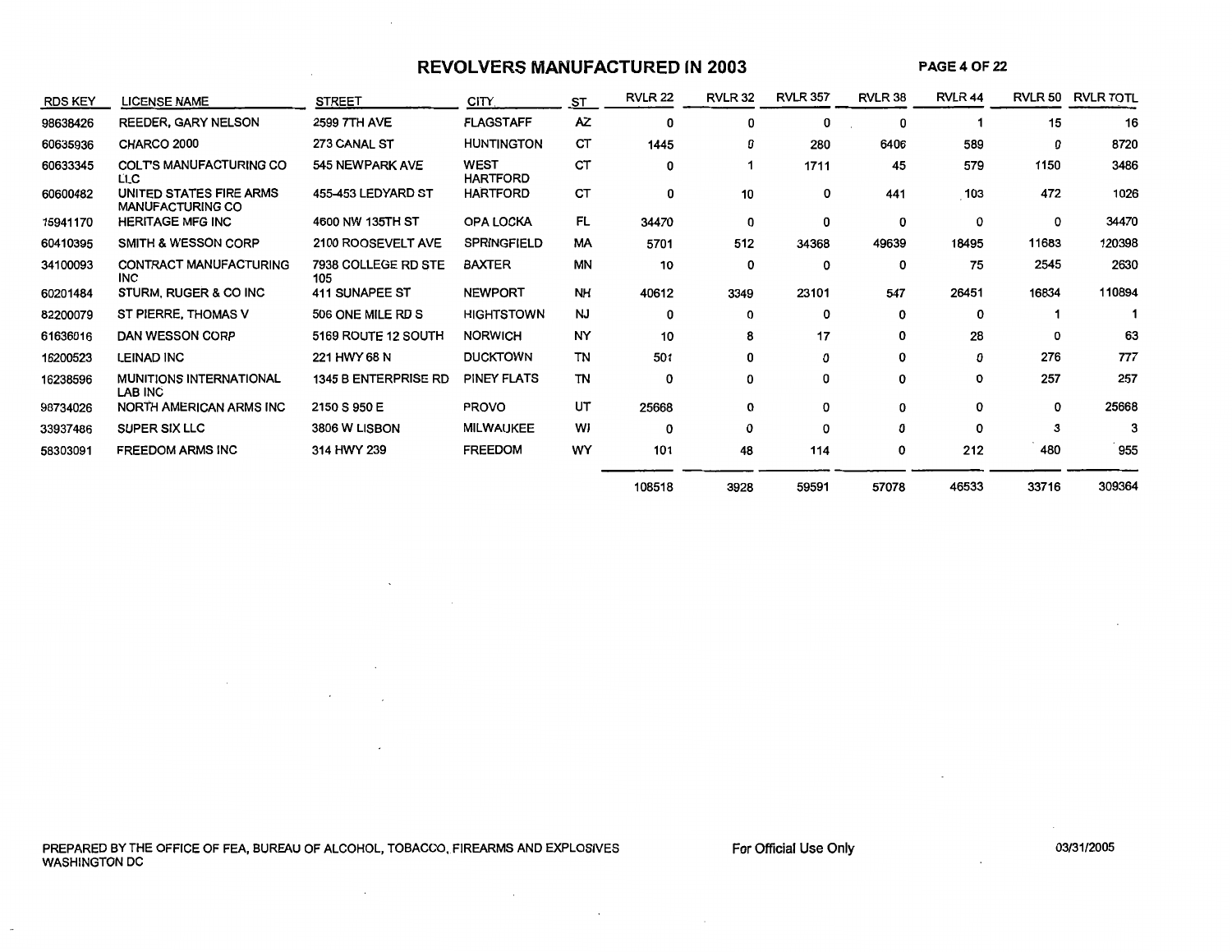### **RIFLES MANUFACTURED IN 2003 PAGE50F22**

| <b>RDS KEY</b> | <b>LICENSE NAME</b>                      | <b>STREET</b>                    | <b>CITY</b>             | ST.       | <b>RIFLE MFG</b>        |
|----------------|------------------------------------------|----------------------------------|-------------------------|-----------|-------------------------|
| 57100334       | ULTIMATE ACCURACY INC                    | 1389 HWY 236 WEST                | <b>LONOKE</b>           | AŔ        | 17                      |
| 57134716       | WILSONS GUN SHOP INC                     | 2234 CR 719                      | <b>BERRYVILLE</b>       | AR        | 419                     |
| 98638020       | AMERICAN SPIRIT ARMS CORP                | 15001 N HAYDEN RD #112           | <b>SCOTTSDALE</b>       | AZ.       | 195                     |
| 98600975       | <b>BUSHMASTER FIREARMS INC</b>           | 1070 METRIC DRIVE                | <b>LAKE HAVASU CITY</b> | ΑZ        | 951                     |
| 98600122       | <b>CAVALRY ARMS CORP</b>                 | <b>723 WEST COMMERCE SUITE A</b> | <b>GILBERT</b>          | ΑZ        | 63                      |
| 98637328       | LAZZERONI, INC                           | 1415 S CHERRY                    | <b>TUCSON</b>           | ΑZ        | 25                      |
| 98636542       | ROBAR COMPANIES, INC                     | 21438 N 7TH AVE SUITE B          | <b>PHOENIX</b>          | AZ        | 40                      |
| 98614472       | STURM, RUGER & CO INC                    | <b>200 RUGER RD</b>              | <b>PRESCOTT</b>         | <b>AZ</b> | 1274                    |
| 98643797       | WESTERN ORDNANCE INTERNATIONAL CORP      | 1701 W 10TH ST #14               | <b>TEMPE</b>            | <b>AZ</b> | $\overline{\mathbf{2}}$ |
| 99537023       | <b>ENTREPRISE ARMS INC</b>               | 5321 IRWINDALE AVE               | <b>IRWINDALE</b>        | CA        | 178                     |
| 93337167       | <b>GUIETTE MANUFACTURING INC</b>         | 10704 PROSPECT AVE STE D         | <b>SANTEE</b>           | CA        | $\overline{7}$          |
| 93319318       | LA FRANCE, TIMOTHY FRANK                 | 3417 HANCOCK ST                  | <b>SAN DIEGO</b>        | CA        | 26                      |
| 93340084       | RITCHIE, WILLIAM RAYMOND                 | 1653 PLUM LANE                   | <b>REDLANDS</b>         | CA        | 174                     |
| 97738092       | ROGUE RIV RIFLEWORKS INC/JOHN RIBGY & CO | 500 LINNE RD STE D               | <b>PASO ROBLES</b>      | CA        | 11                      |
| 97738185       | <b>SEARCY, BERNARD L</b>                 | 26293 TMT RD                     | <b>BORON</b>            | CA        | 19                      |
| 58437579       | AWI LLC                                  | 600 OAK AVE                      | <b>EATON</b>            | CO        | 288                     |
| 58400531       | MCKINNEY, RICHARD PHILLIP                | 1523A BIG THOMPSON CANYON RD     | <b>LOVELAND</b>         | CO        | 5                       |
| 58400644       | <b>XCALIBER MFG LLC</b>                  | 10311 W HAMPDEN AVE # A-111      | <b>LAKEWOOD</b>         | co        | $\overline{2}$          |
| 60635944       | <b>AR-7 INDUSTRIES LLC</b>               | 998 N COLONY RD                  | <b>MERIDEN</b>          | СT        | 2479                    |
| 60600520       | <b>COLT DEFENSE LLC</b>                  | 547 NEW PARK AVE                 | <b>WEST HARTFORD</b>    | СT        | 18480                   |
| 60636035       | <b>J L D ENTERPRISES INC</b>             | <b>1451 NEW BRITAIN AVE</b>      | <b>FARMINGTON</b>       | CТ        | 1222                    |
| 60600252       | MARLIN FIREARMS COMPANY, THE             | 100 KENNA DR                     | <b>NORTH HAVEN</b>      | CТ        | 233759                  |
| 60600773       | O F MOSSBERG & SONS INC                  | 7 GRASSO AVE                     | <b>NORTH HAVEN</b>      | CT        | 2229                    |
| 60636056       | US REPEATING ARMS COMPANY                | <b>344 WINCHESTER AVE</b>        | <b>NEW HAVEN</b>        | CТ        | 125736                  |
| 15901343       | AK-USA MANUFACTURING INC                 | 3112-1 PALM AVENUE               | <b>FORT MYERS</b>       | FL.       | 52                      |
| 15943009       | <b>ANZIO IRONWORKS CORP</b>              | 1905 16TH ST N                   | <b>SAINT PETERSBURG</b> | FL        | 9                       |
| 15939580       | BETANCOURT, JOSE A JR                    | 3300 SAINT JAMES AVE             | <b>DELTONA</b>          | FL        |                         |
| 15940806       | <b>KEL TEC CNC INDUSTRIES INC</b>        | 1475 COX ROAD                    | <b>COCOA</b>            | FL        | 12900                   |
| 15940998       | KNIGHTS MANUFACTURING CO                 | 701 COLUMBIA BLVD                | <b>TITUSVILLE</b>       | FL        | 320                     |
| 15900738       | MINOR, LEE R                             | 1406 CAPITAL CIR NE #D           | <b>TALLAHASSEE</b>      | FL.       | -1                      |
| 15902094       | MOORE, DAVID E & MOORE, CARLA W          | 2005-B MURCOTT DRIVE             | <b>SAINT CLOUD</b>      | FL        | 33                      |
| 15903131       | OZIMEK, GREGORY G                        | 1411 NW 33RD DR                  | POMPANO BEACH           | FL        | 20                      |
| 15900003       | <b>REUMAN, PHILIP CHARLES</b>            | 6001 JOHNS RD #638               | <b>TAMPA</b>            | FL        | 14                      |

PREPARED BY THE OFFICE OF FEA, BUREAU OF ALCOHOL, TOBACCO, FIREARMS AND EXPLOSIVES WASHINGTON DC

For Official Use Only 03/31/2005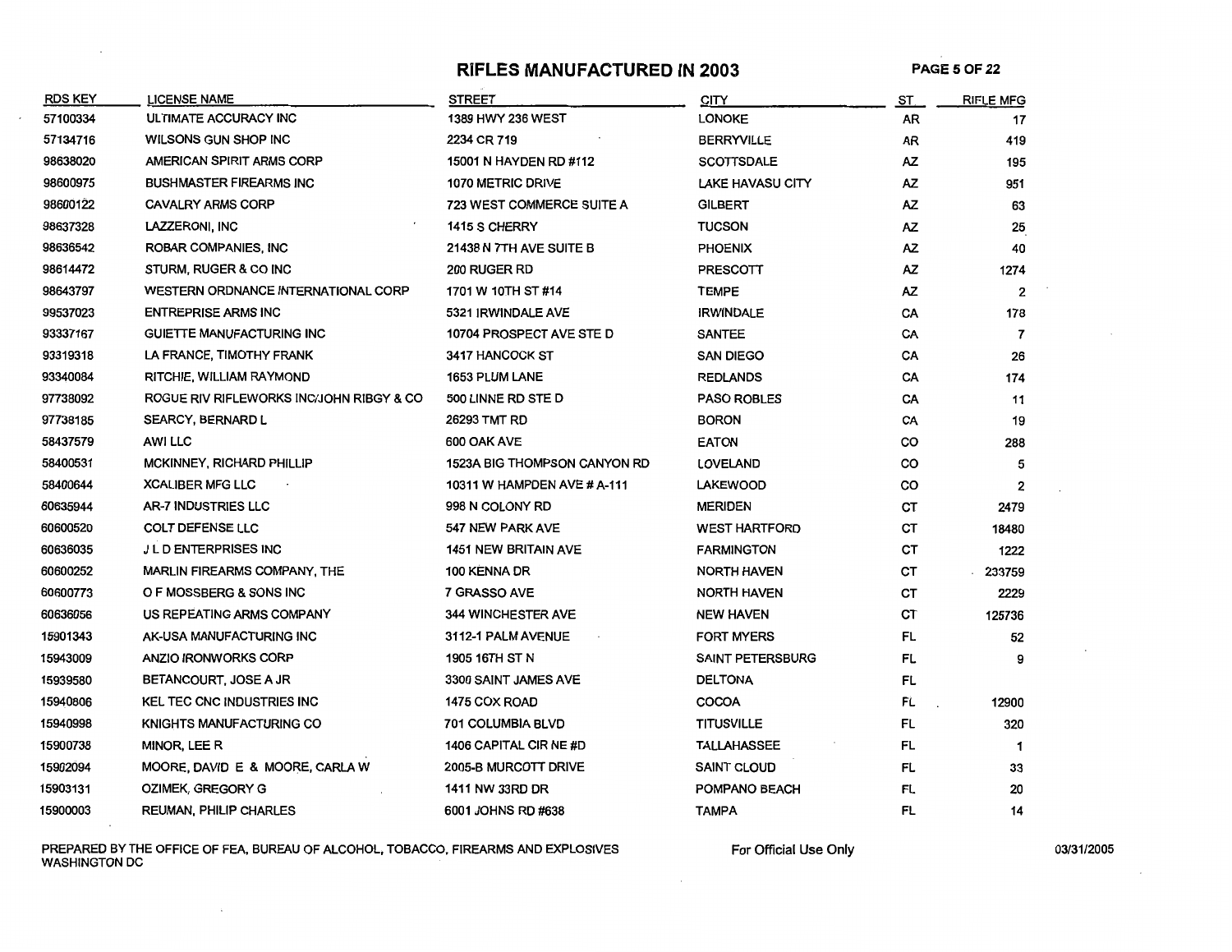#### RIFLES MANUFACTURED IN 2003 PAGE 6 OF 22

| <b>RDS KEY</b> | LICENSE NAME                             | <b>STREET</b>                 | CITY                   | ST        | <b>RIFLE MFG</b> |
|----------------|------------------------------------------|-------------------------------|------------------------|-----------|------------------|
| 15946787       | <b>SERBU FIREARMS INC</b>                | 6001 JOHNS RD #144            | <b>TAMPA</b>           | <b>FL</b> | 176              |
| 15900881       | <b>WHITE, FRANK C</b>                    | 719 WHITE DR                  | <b>ALFORD</b>          | <b>FL</b> | 74               |
| 15801567       | <b>COBB MANUFACTURING INC</b>            | 2029 MARSHALL HUFF RD SUITE A | <b>DALLAS</b>          | GA        | 10               |
| 15801258       | <b>HEAVYARMS LLC</b>                     | 1667 WILLOW WAY               | <b>WOODSTOCK</b>       | GA        | 3                |
| 15800115       | <b>HERITAGE CUSTOM ARMS, LLC</b>         | 250 KELLER RD                 | <b>ROSSVILLE</b>       | GA        | 7                |
| 15840177       | <b>MASTERPIECE ARMS INC</b>              | <b>116 KINGSBRIDGE DRIVE</b>  | <b>CARROLLTON</b>      | GA        | 203              |
| 54235453       | DOUBLE DEUCE INC                         | 24276 240TH ST                | <b>CARROLL</b>         | IA        | 1058             |
| 98235032       | <b>BAT MACHINE CO INC</b>                | <b>11550 N-BRUSS RD</b>       | <b>RATHDRUM</b>        | ID        | 241              |
| 98235118       | <b>EVOLUTION INC</b>                     | RT 2 BOX 763-L                | <b>GRANGEVILLE</b>     | ID        | 1                |
| 98200154       | ROGUE RIFLE COMPANY, INC                 | 1140 36TH ST N SUITE B        | <b>LEWISTON</b>        | ID        | 5630             |
| 98200093       | ROMANS, STEVE DALE                       | 1981 BLIZZARD MT RD           | <b>ARCO</b>            | ID        | 4                |
| 33636039       | <b>ARMALITE INC</b>                      | 745 S HANFORD ST              | <b>GENESEO</b>         | IL        | 13104            |
| 33637390       | <b>DS ARMS INC</b>                       | 27W990 INDUSTRIAL AVE         | <b>LAKE BARRINGTON</b> | IL        | 1234             |
| 33637243       | LEWIS MACHINE & TOOL CO                  | <b>1305 W 11TH ST</b>         | <b>MILAN</b>           | IL        |                  |
| 33637004       | ROCK RIVER ARMS INC                      | 1042 CLEVELAND RD             | <b>COLONA</b>          | IL        | 14690            |
| 33635798       | SPRINGFIELD INC                          | 420 W MAIN ST                 | <b>GENESEO</b>         | IL        | 15353            |
| 43500047       | ANTIQUE & MODERN ARMS LLC                | 6243 COFFMAN RD               | <b>INDIANAPOLIS</b>    | IN        | 1                |
| 54800618       | VAN DYKE, JOHN WILLIAM                   | 101 COLORADO ST               | <b>PLAINVILLE</b>      | ΚS        | 10               |
| 46100968       | <b>BLUEGRASS ARMORY LLC</b>              | <b>145 ORCHARD STREET</b>     | <b>RICHMOND</b>        | KY        | 43               |
| 46133576       | LANDEN, RANDAL S                         | 1200 ONEAL RD                 | <b>LONDON</b>          | ΚY        | 8                |
| 46137026       | REMINGTON ARMS COMPANY, INC              | <b>22 RIFE TRAIL</b><br>J     | <b>HICKORY</b>         | KY        | 113102           |
| 60400253       | <b>H &amp; R 1871, LLC</b>               | 60 INDUSTRIAL ROWE            | <b>GARDNER</b>         | МA        | 88158            |
| 60435456       | SAEILO, INC                              | 130 GODDARD MEMORIAL DR       | <b>WORCESTER</b>       | MA        | 2636             |
| 60433152       | SAVAGE ARMS, INC                         | 100 SPRINGDALE RD             | <b>WESTFIELD</b>       | МA        | 92122            |
| 60401163       | <b>TAUGWANK SPUR CORP</b>                | 396 MAIN ST.                  | <b>AGAWAM</b>          | МA        | 1                |
| 85234826       | ARMSCORP USA INC                         | 4424 JOHN AVE                 | <b>BALTIMORE</b>       | MD        | 480              |
| 85200218       | <b>BRP CORP</b>                          | 7592 COMMERCE LANE            | <b>CLINTON</b>         | MD        | 48               |
| 60100118       | <b>BOELENS, SHAWN F</b>                  | 481 BANGOR RD                 | DOVER FOXCROFT         | <b>ME</b> | $\overline{7}$   |
| 60134465       | BUSHMASTER FIREARMS BFI/QUALITY PARTS CO | 999 ROOSEVELT TRAIL BLDG 3    | WINDHAM                | ME        | 44476            |
| 43843870       | ANTHONY W GILKES INC                     | 1522 W 40TH ST                | <b>FREMONT</b>         | MI        | 3                |
| 43843508       | BABIAR, MILAN S & MAKINSON, NICHOLAS J   | 2249 HIDDEN VALLEY DR         | <b>HOWELL</b>          | MI        | 1                |
| 34136671       | ACROMETAL COMPANIES, INC                 | <b>210 NE 10TH AVE</b>        | <b>BRAINERD</b>        | ΜN        | 4966             |
| 34135232       | DEFENSE PROCUREMENT MFG SERVICES INC     | 3312 12TH ST SE               | <b>SAINT CLOUD</b>     | ΜN        | 5543             |

PREPARED BY THE OFFICE OF FEA, BUREAU OF ALCOHOL, TOBACCO, FIREARMS AND EXPLOSIVES 03/31/2005<br>WASHINGTON DC

 $\sim$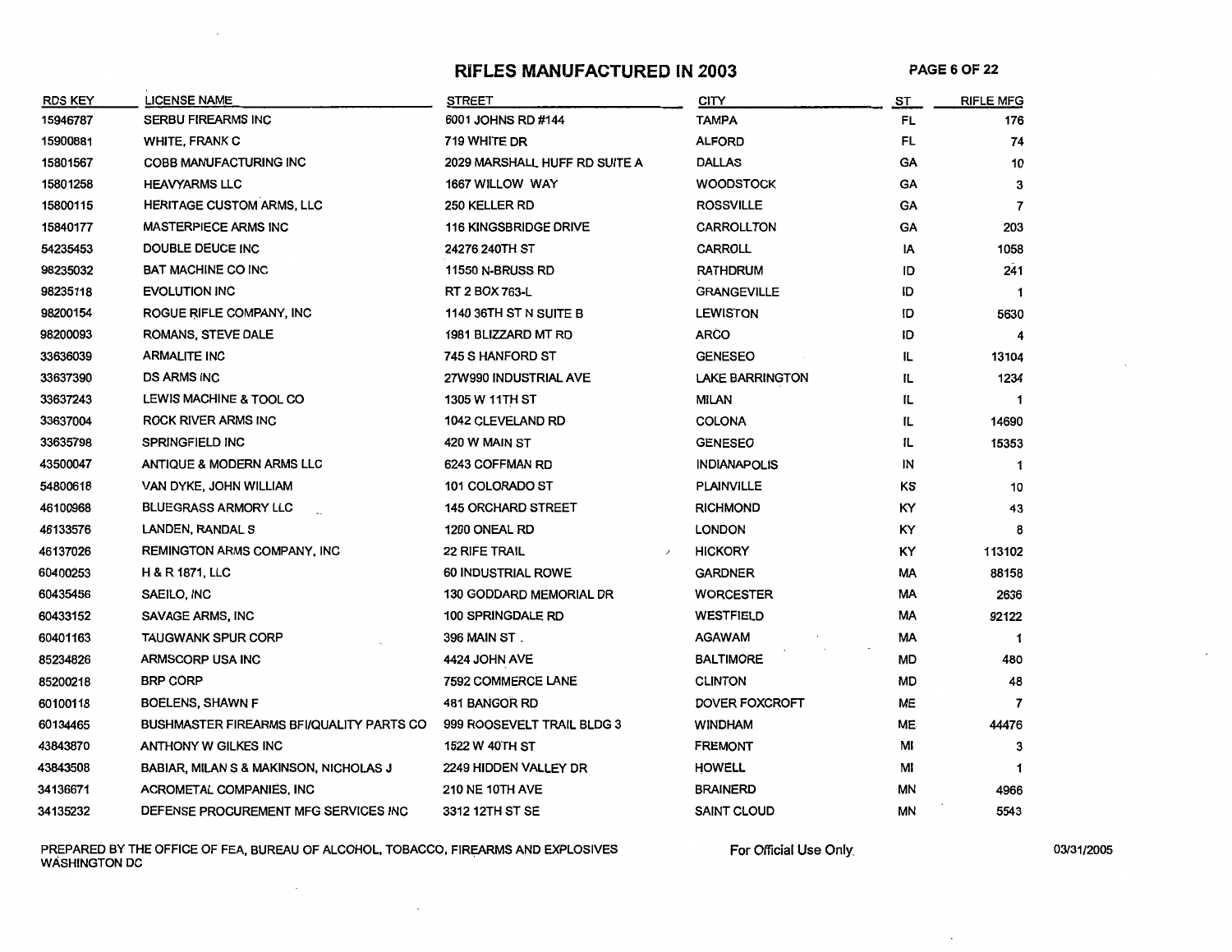# **RIFLES MANUFACTURED IN 2003 PAGE 7 OF 22**

| <b>RDS KEY</b> | LICENSE NAME                            | <b>STREET</b>                | <b>CITY</b>                | <u>ST</u> | <b>RIFLE MFG</b> |
|----------------|-----------------------------------------|------------------------------|----------------------------|-----------|------------------|
| 34137259       | E ARTHUR BROWN CO INC                   | 4353 STATE HWY 27 E          | <b>ALEX</b>                | ΜN        | 36               |
| 34136974       | <b>JP ENTERPRISES INC</b>               | 7605 128TH ST N BUILDING     | <b>WHITE BEAR LAKE</b>     | ΜN        | 161              |
| 34136480       | PINE TECHNICAL COLLEGE                  | 900 4TH ST SE                | PINE CITY                  | MN        | $\mathbf 1$      |
| 34100363       | TOOL GRINDING, INCORPORATED             | 5555 BOONE AVE NORTH         | <b>MINNEAPOLIS</b>         | ΜN        | 217              |
| 34100800       | <b>VULCAN ARMS INC</b>                  | 9487 INVER GROVE TR          | <b>INVER GROVE HEIGHTS</b> | ΜN        | 2642             |
| 54301404       | ATWILL, DAVID BRYAN                     | 8628 STATE HWY 125 SOUTH     | <b>CHADWICK</b>            | MO        | $\overline{7}$   |
| 54340380       | CUTTING EDGE PMS INC, THE               | 11150 PROGRESS ST            | <b>MOUNT VERNON</b>        | <b>MO</b> | 112              |
| 54340562       | ED BROWN CUSTOM, INC                    | 43825 MULDROW TRAIL          | <b>PERRY</b>               | MO        | 101              |
| 54301660       | <b>KEMCO TOOL &amp; MACHINE COMPANY</b> | 3616 SCARLET OAK BOULEVARD   | <b>SAINT LOUIS</b>         | MO        | 164              |
| 54300107       | KUEHL, RICHARD F JR                     | 4452 AUGUSTA SHORES DR       | <b>AUGUSTA</b>             | MO        | 1                |
| 16400400       | <b>CUNNINGHAM, STEVEN G</b>             | <b>169 PLANTERS GROVE</b>    | <b>RIDGELAND</b>           | MS        |                  |
| 98100053       | AXTELL RIFLE CO INC                     | 353 MILL CREEK RD            | <b>SHERIDAN</b>            | МT        | 3                |
| 98155388       | C SHARPS ARMS CO INC                    | <b>100 CENTENNIAL DR</b>     | <b>BIG TIMBER</b>          | МT        | 287              |
| 98135432       | COOPER FIREARMS OF MONTANA INC          | 4004 HWY 93 N                | <b>STEVENSVILLE</b>        | МT        | 2384             |
| 98100033       | <b>MONTANA RIFLE CO</b>                 | 2593 A HIGHWAY 2 EAST        | <b>KALISPELL</b>           | МT        | 904              |
| 98133799       | POWDER RIVER RIFLE CO INC               | 201 CENTENNIAL DR            | <b>BIG TIMBER</b>          | МΤ        | 851              |
| 15639696       | <b>CHANDLER, NORMAN A</b>               | 100 RADCLIFFE CIRCLE         | <b>JACKSONVILLE</b>        | NC        | 23               |
| 15640357       | <b>HILTS, RICHARD JAY</b>               | 413 WHITE HAT RD             | <b>HERTFORD</b>            | NC.       | $\mathbf{2}$     |
| 15601244       | <b>MAYO, JAMES ARTHUR JR</b>            | 2411 RHYNE RD                | <b>DALLAS</b>              | NC        | 41               |
| 15601420       | NOVELTY WAREHOUSE INC                   | 777 OAK AVENUE               | SPRUCE PINE                | <b>NC</b> | 9                |
| 54733630       | <b>HATCHER, TODD M</b>                  | 76650 RD 342                 | <b>ELSIE</b>               | <b>NE</b> | 5                |
| 54700082       | HINELINE, DAVID CARL                    | 724 E 15TH ST                | SOUTH SIOUX CITY           | <b>NE</b> | $\mathbf{2}$     |
| 60201484       | STURM, RUGER & CO INC                   | 411 SUNAPEE ST               | <b>NEWPORT</b>             | NH        | 233321           |
| 60233754       | THOMPSON CENTER ARMS CO INC             | <b>FARMINGTON RD</b>         | <b>ROCHESTER</b>           | <b>NH</b> | 47569            |
| 82207593       | <b>NAVY ARMS COMPANY</b>                | 813-815 22ND ST              | UNION CITY                 | <b>NJ</b> | 603              |
| 82200079       | ST PIERRE, THOMAS V                     | 506 ONE MILE RD S            | <b>HIGHTSTOWN</b>          | NJ        |                  |
| 58500280       | <b>BORCHARDT RIFLE CORP</b>             | 9732 HWY 180 W               | SILVER CITY                | <b>NM</b> | 6                |
| 58535080       | <b>ENGELS, JOHN W</b>                   | 2203 PEGGY ANN DR            | <b>GALLUP</b>              | <b>NM</b> | 1                |
| 58534617       | ROBERTSON, CHARLES R                    | 9812-A COCHITI SE            | ALBUQUERQUE                | ΝM        | $\mathbf{2}$     |
| 98800094       | <b>ARSENAL INC</b>                      | 6959 SPEEDWAY BLVD W-109     | <b>LAS VEGAS</b>           | NV        | 2711             |
| 98835517       | DEBORD, CURTIS LEE                      | 2500 VALLEY RD UNIT Z        | <b>RENO</b>                | NV        | 18               |
| 98835495       | U S ORDNANCE INC                        | 2500 VALLEY RD UNITS R, S, T | <b>RENO</b>                | NV        | 58               |
| 61134915       | ARGUS PUBLICATIONS INC                  | <b>110 8TH ST</b>            | <b>BROOKLYN</b>            | <b>NY</b> | 82597            |

PREPARED BY THE OFFICE OF FEA, BUREAU OF ALCOHOL, TOBACCO, FIREARMS AND EXPLOSIVES For Official Use Only only the control of the control of the control of the control of the control of the control of the control of the con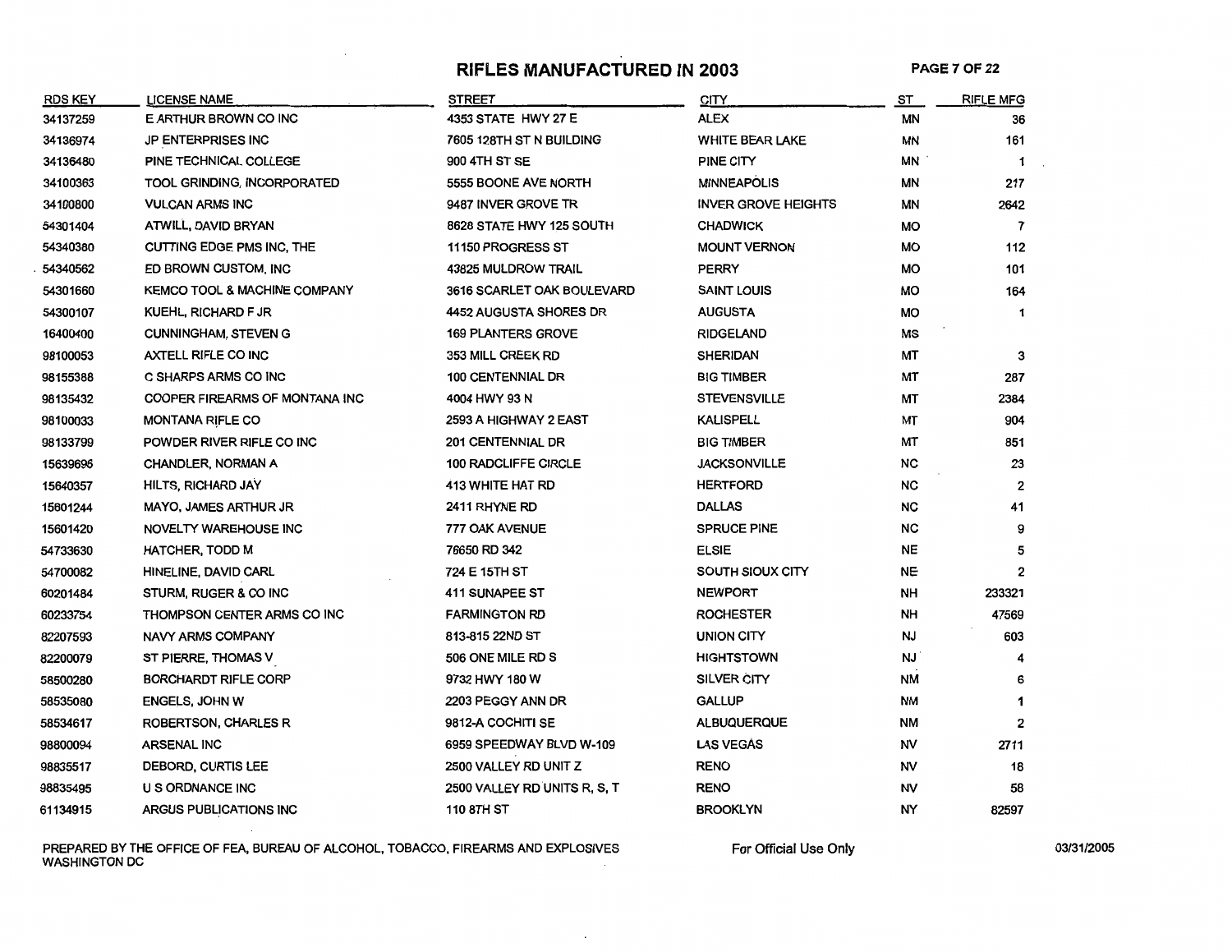# **RIFLES MANUFACTURED IN 2003 PAGESOF22**

| RDS KEY   | <b>LICENSE NAME</b>                                      | <b>STREET</b>                | <b>CITY</b>           | ST        | <b>RIFLE MFG</b> |
|-----------|----------------------------------------------------------|------------------------------|-----------------------|-----------|------------------|
| 61600463  | <b>HOJNICKI, DAVID</b>                                   | 2720 MERKLE RD               | <b>ATTICA</b>         | NY        | 2                |
| 61334276  | KIMBER MFG INC                                           | <b>1 LAWTON ST</b>           | <b>YONKERS</b>        | NY        | 7190             |
| 61635527  | <b>REMINGTON ARMS CO, INC</b>                            | <b>14 HOEFLER AVE</b>        | <b>ILION</b>          | NY        | 177771           |
| 43437450  | <b>BALOGH JAMES</b>                                      | 13566 INDIAN HOLLOW RD       | <b>GRAFTON</b>        | OH        | 12               |
| 43435702  | <b>BEEMILLER INC</b>                                     | 1015 SPRINGMILL RD           | <b>MANSFIELD</b>      | OH        | 7310             |
| 43400315  | DREES, SCOTT ADAM & JANOWSKI, DAVID<br><b>MICHAEL II</b> | 3442 S MAIN ST               | <b>ROCK CREEK</b>     | OH        | 2                |
| 43136652  | <b>GROVE, TODD ANDREW</b>                                | 537 N ELM ST                 | <b>TROY</b>           | OH        | 299              |
| 43400779  | <b>JACOBS, MARK ROBERT</b>                               | 10080 N PALMRA RD            | <b>NORTH JACKSON</b>  | OH        | 4                |
| 43436235  | JONES, JOHNDAVID                                         | 590 WOODVUE LANE             | <b>WINTERSVILLE</b>   | OH        | 20               |
| 43437065  | <b>KELBLY'S RIFLE RANGE INC</b>                          | 7222 DALTON FOX LAKE RD      | <b>NORTH LAWRENCE</b> | OH        | 413              |
| 43479505  | LANDIES, ROBERT I                                        | 310 PARK DR                  | <b>CHARDON</b>        | OH        | 357              |
| 43437848  | <b>PARKER BROS MAKERS INC</b>                            | 3313 WEST 140TH ST, SUITE D  | <b>CLEVELAND</b>      | OH        | 2                |
| 43400683  | <b>VERHOFF, DARRIN</b>                                   | 13101 SR 15                  | <b>OTTAWA</b>         | OH        | 1                |
| 43136612  | <b>WELLS, GREGORY F</b>                                  | 7777 HIVNOR RD               | <b>CROOKSVILLE</b>    | OH        | 3                |
| 57337041  | <b>FLEMING, JAMES</b>                                    | <b>HC 63 BOX 196</b>         | <b>RED OAK</b>        | OK        |                  |
| 57300887  | J J PERODEAU GUNMAKER INC                                | WOODRING AIRPORT 66TH STREET | <b>ENID</b>           | OK        | 1                |
| 57337084  | TROMIX CORPORATION                                       | 405 N WALNUT #8              | <b>BROKEN ARROW</b>   | ОΚ        | 232              |
| 57336699  | ZIMMERMAN, DAN B                                         | 3840 SW 113TH                | <b>OKLAHOMA CITY</b>  | ОК        | 6                |
| 99335597. | <b>CASCADE ARMS INC</b>                                  | 52261 KELLY SPRINGS RD       | <b>MAUPIN</b>         | OR        |                  |
| 99300756  | CELESTE, TIMOTHY MATTHEW                                 | 548 MENLO DR N               | <b>KEIZER</b>         | OR        | $\overline{2}$   |
| 99337462  | <b>GUSTAFSON, DAVID AUGUST</b>                           | 4820 W 188TH PLACE           | <b>ALOHA</b>          | 0R        | 3                |
| 99337203  | LOOCK MANUFACTURING CO INC                               | 21210 SW JOHNSON ST          | ALOHA                 | 0R        | 6                |
| 99300614  | PIERCE & SON LE SUPPLIES LLC                             | 2895 CHAD DR                 | <b>EUGENE</b>         | <b>OR</b> | 13               |
| 99337182  | TNW FIRERMS INC                                          | 55325 TIMBER RD BLDG A       | <b>VERNONIA</b>       | OR        | 274              |
| 82301302  | <b>BIRTEL, DAVID P</b>                                   | 195 SOLCUM STREET FLOOR #2   | <b>SWOYERSVILLE</b>   | PA        | 3                |
| 82300240  | <b>BRADLEY, ROBERT WESTON</b>                            | 259 LAFAYETTE RD             | <b>COATESVILLE</b>    | PA        |                  |
| 82534860  | <b>CLASS THREE SUPPLY INC</b>                            | 1400 N HERMITAGE RD          | <b>HERMITAGE</b>      | PA        | 5                |
| 82300212  | <b>CLASSIC PISTOL INC</b>                                | <b>1310 INDUSTRIAL BLVD</b>  | <b>SOUTHAMPTON</b>    | PA        |                  |
| 82333035  | <b>DINA ARMS CORP</b>                                    | 3378 PRUSS HILL RD           | <b>POTTSTOWN</b>      | PA        |                  |
| 82301354  | DOUG KOENIG CUSTOM RIFLES INC                            | <b>1031 FOUNTAIN ST</b>      | <b>ASHLAND</b>        | PA        |                  |
| 82300912  | <b>GENERAL BALLISTICS INC</b>                            | RTE 715 RR #6                | <b>SAYLORSBURG</b>    | <b>PA</b> | 1                |
| 82339102  | HAMMONDS, CLARENCE H                                     | <b>415 GREENWAY</b>          | <b>RED LION</b>       | PA        | 1                |
| 82300331  | <b>KBINC</b>                                             | 5480 LINGLESTOWN RD          | <b>HARRISBURG</b>     | PA        | 48               |

PREPARED BY THE OFFICE OF FEA, BUREAU OF ALCOHOL, TOBACCO, FIREARMS AND EXPLOSIVES For Official Use Only the computation of the control of the control of the control of the control of the control of the control of the cont WASHINGTON DC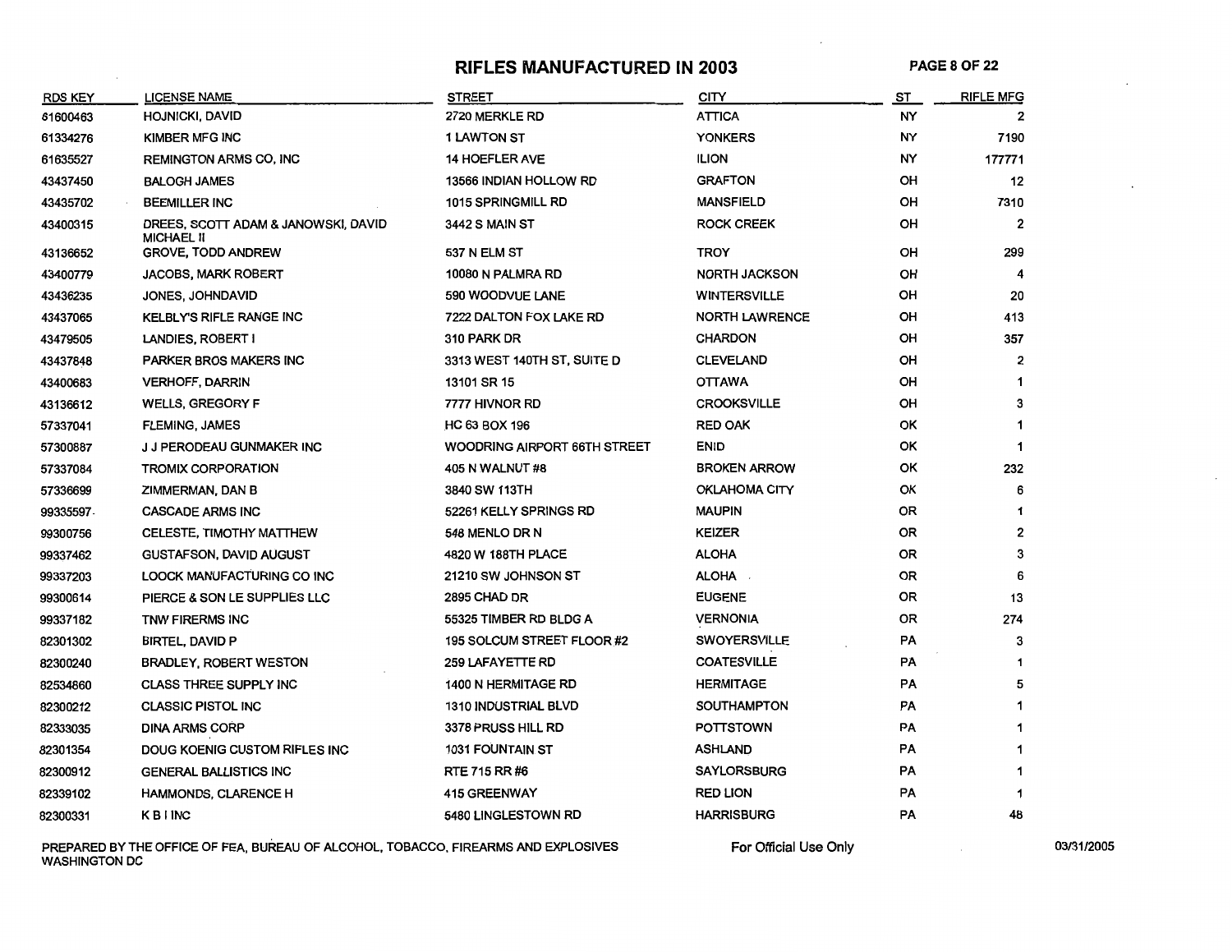# RIFLES MANUFACTURED IN 2003 PAGE 9 OF 22

| <b>RDS KEY</b> | LICENSE NAME                       | <b>STREET</b>                 | <b>CITY</b>           | ST        | <b>RIFLE MFG</b> |
|----------------|------------------------------------|-------------------------------|-----------------------|-----------|------------------|
| 82339132       | <b>KEYSTONE SPORTING ARMS INC</b>  | 8920 STATE RT 405             | <b>MILTON</b>         | PA        | 23185            |
| 82300432       | PRENDERGAST, PETER G MD            | <b>RR 2 BOX 2060 STONE ST</b> | <b>FRIENDSVILLE</b>   | PA        | $\mathbf 1$      |
| 82300267       | SINGLE SHOT RIFLES INC             | <b>RR 2 BOX 1012</b>          | <b>DINGMANS FERRY</b> | PA        | 75               |
| 82340096       | SMITH, KENNETH M SR                | 450 SMITH LN                  | <b>PALMYRA</b>        | PA        | $\mathbf{1}$     |
| 82333855       | TAR HUNT CUSTOM RIFLES INC         | 101 DOGTOWN RD                | BLOOMSBURG            | PA        | 1                |
| 60500107       | TANURY INDUSTRIES                  | <b>6 NEW ENGLAND WAY</b>      | <b>LINCOLN</b>        | RI        | 6                |
| 15700093       | <b>FERGUSON, MELVIN R</b>          | 232 ROGER BOLT RD             | <b>BELTON</b>         | sc        | 3                |
| 15735931       | <b>JARRETT RIFLES INC</b>          | 383 BROWN RD                  | JACKSON               | SC        | 110              |
| 15700935       | LAURENS COUNTY TACTICAL ARMORY LLC | 796 ROCKY SPRINGS CHURCH RD   | <b>LAURENS</b>        | SC        | 3                |
| 34606531       | DAKOTA ARMS INC                    | <b>1310 INDUSTRY RD</b>       | <b>STURGIS</b>        | SD        | 303              |
| 34600028       | FOUR HORSEMEN ARMS LLC             | <b>105-B OAK ST</b>           | <b>FAIRBURN</b>       | SD        | 17               |
| 34633475       | <b>H S PRECISION INC</b>           | <b>1301 TURBINE DR</b>        | <b>RAPID CITY</b>     | SD        | 680              |
| 34606554       | <b>MILLER ARMS INC</b>             | PURL ST BOX 260               | <b>ST ONGE</b>        | SD        | 21               |
| 34600103       | SATTERLEE, STUART                  | EAST HWY 14A ECHO MOUNTAIN RD | <b>DEADWOOD</b>       | SD        | 1                |
| 34600222       | <b>WILLIAMS, BRIAN</b>             | 9539 N HWY 79                 | <b>BLACK HAWK</b>     | SD        | 1                |
| 16236907       | <b>BARRETT FIREARMS MFG INC</b>    | 5926 MILLER LANE              | <b>MURFREESBORO</b>   | TN        | 1158             |
| 57637697       | ARSENAL USA I, LLC                 | 7311 GALVESTON RD STE 260     | <b>HOUSTON</b>        | TX        | $\mathbf 1$      |
| 57600679       | <b>BODINE, WILLIAM ETCYL</b>       | <b>1305 EVERGLADE</b>         | <b>PASADENA</b>       | TX        | 1                |
| 57600038       | BOWEN, JOE F                       | 200 BAYOU BEND LANE BLDG 2    | <b>CLEVELAND</b>      | TX        | 1                |
| 57634159       | <b>BRILEY MANUFACTURING INC</b>    | 1230 LUMPKIN                  | <b>HOUSTON</b>        | TX        | 5                |
| 57401590       | DAWSON PRECISION INC               | 3300 CR 233                   | <b>FLORENCE</b>       | TX        |                  |
| 57401043       | <b>HCR INC</b>                     | 5726 MORNINGSIDE DRIVE        | <b>NEW BRAUNFELS</b>  | TX        | 40               |
| 57542125       | LAU, MICHAEL RICHARD               | 906 MIDDLE RUN                | <b>DUNCANVILLE</b>    | ТX        | 18               |
| 57637564       | LONE STAR RIFLE CO INC             | 11231 ROSE ROAD               | <b>CONROE</b>         | TX        | 28               |
| 57637288       | <b>PMM INVESTMENT CASTINGS INC</b> | 5514 W 34TH ST                | <b>HOUSTON</b>        | ТX        | 5                |
| 57500624       | PRIORITY TOOL & MACHINE INC        | <b>185 MARK LANE</b>          | <b>ROYSE CITY</b>     | TX        | 9                |
| 57500408       | ROCK, RANDEL ARA                   | 2351 MERREL RD #108           | <b>DALLAS</b>         | <b>TX</b> | 8                |
| 57501388       | <b>SEIDEL, THOMAS</b>              | 6501 135 E UNIT 105           | <b>CORINTH</b>        | TX        | $\overline{2}$   |
| 57541806       | STILLERS PRECISION FIREARMS LLC    | 2405 COUNTRY MEADOW LN        | <b>WYLIE</b>          | ТX        | 419              |
| 57537987       | URBACH, MURRAY GLEN                | 1529 AXE                      | GARLAND               | ТX        | 2                |
| 98787363       | <b>ARMS TECHNOLOGY INC</b>         | 2779 DIRECTORS ROW            | <b>SALT LAKE CITY</b> | UT        | 4091             |
| 98734761       | SHADOW VALLEY ARMS CO, LLC         | 2710 SOUTH 1900 WEST          | OGDEN                 | UT        |                  |
| 98734745       | <b>WILLIS, JAMES A</b>             | <b>1180 BELL CASTLE CIR</b>   | <b>SANDY</b>          | UT        | 1                |

PREPARED BY THE OFFICE OF FEA, BUREAU OF ALCOHOL, TOBACCO, FIREARMS AND EXPLOSIVES FOR OFficial Use Only only the control of the control of the control of the control of the control of the control of the control of the con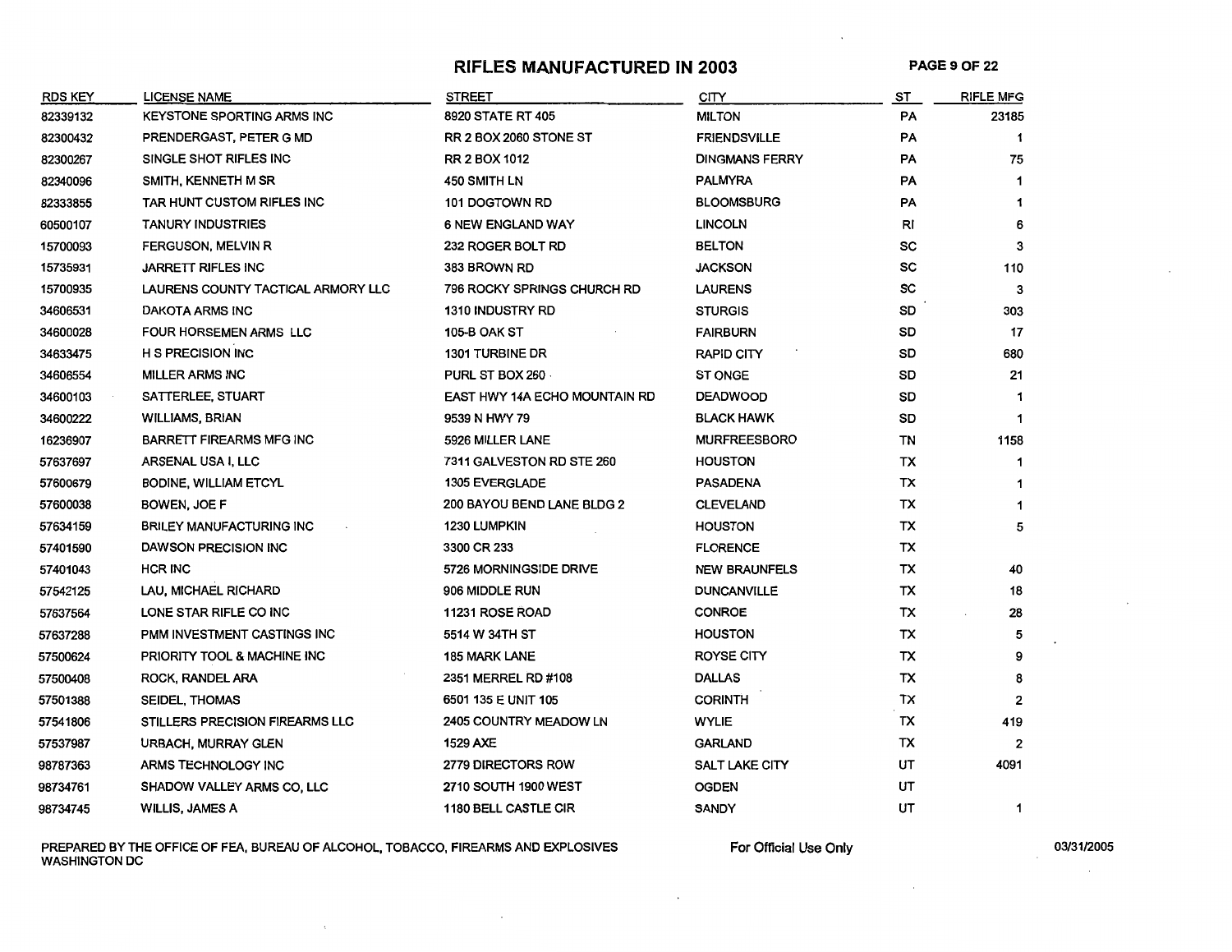### **RIFLES MANUFACTURED IN 2003**

| RDS KEY  | <b>LICENSE NAME</b>                | <b>STREET</b>            | <b>CITY</b>           | ST        | <b>RIFLE MFG</b> |
|----------|------------------------------------|--------------------------|-----------------------|-----------|------------------|
| 98734724 | ZDF IMPORT/EXPORT INC              | 2090 N REDWOOD RD #40    | <b>SALT LAKE CITY</b> | UT        | 3                |
| 15400508 | MCPEAKE, TIMOTHY & MCPEAKE JEFFREY | 1500 STAPLES ST LOT 1    | <b>RADFORD</b>        | VA        | $\mathbf{2}$     |
| 60300037 | <b>CASPIAN ARMS LTD</b>            | <b>75 CAL FOSTER DR</b>  | WOLCOTT               | VТ        | 4                |
| 60333217 | <b>CENTURY ARMS INC</b>            | 236 BRYCE BLVD           | <b>GEORGIA</b>        | vт        | 18019            |
| 99101098 | <b>AERO PRECISION INC</b>          | 2338 HOLGATE ST S        | <b>TACOMA</b>         | <b>WA</b> | 676              |
| 99137453 | JOHNSON, VALERIE ANNE              | 75B ABBOTT RD            | <b>ELMA</b>           | <b>WA</b> | 120              |
| 99136693 | <b>NESIKA BAY PRECISION INC</b>    | 6112 NE MINNER RD #8     | <b>POULSBO</b>        | <b>WA</b> | 404              |
| 99114520 | <b>OLYMPIC ARMS INC</b>            | 624 OLD PACIFIC HWY SE   | <b>OLYMPIA</b>        | WA        | 7005             |
| 99100854 | TOTAL SILENCE INC                  | 30217 108TH SE           | <b>AUBURN</b>         | WA        |                  |
| 33900732 | <b>EAST RIDGE GUN CO INC</b>       | 6319 5TH AVE             | <b>BANCROFT</b>       | WI        | 66               |
| 33937213 | <b>GRAETZ, ALLEN CHARLES</b>       | W10843 W 4TH RD          | <b>POUND</b>          | WI        |                  |
| 33937339 | <b>GRAETZ, ERIC JAY</b>            | N5391 COUNTY RD S        | <b>POUND</b>          | W1        | 24               |
| 33900697 | LAUER, STEVEN MICHAEL              | 3601 129TH ST            | <b>CHIPPEWA FALLS</b> | WI        | 316              |
| 33937187 | PIPER, DANE G & MENN, JEFF F       | 305 E TERHUNE ST         | <b>VIROQUA</b>        | WI        | 12               |
| 45500132 | MELVIN FORBES ENTERPRISES LLC      | 214 PRICE ST             | <b>GRANVILLE</b>      | wv        | 155              |
| 45536010 | PRECISION WEAPONS CORP             | <b>112 SURPLUS LN</b>    | <b>BRADLEY</b>        | wv        | $\overline{2}$   |
| 58334359 | <b>BALLARD RIFLE LLC</b>           | <b>113 W YELLOWSTONE</b> | <b>CODY</b>           | WY        | 143              |

1430324

PREPARED BY THE OFFICE OF FEA, BUREAU OF ALCOHOL, TOBACCO, FIREARMS AND EXPLOSIVES WASHINGTON DC

 $\lambda$ 

 $\overline{\phantom{a}}$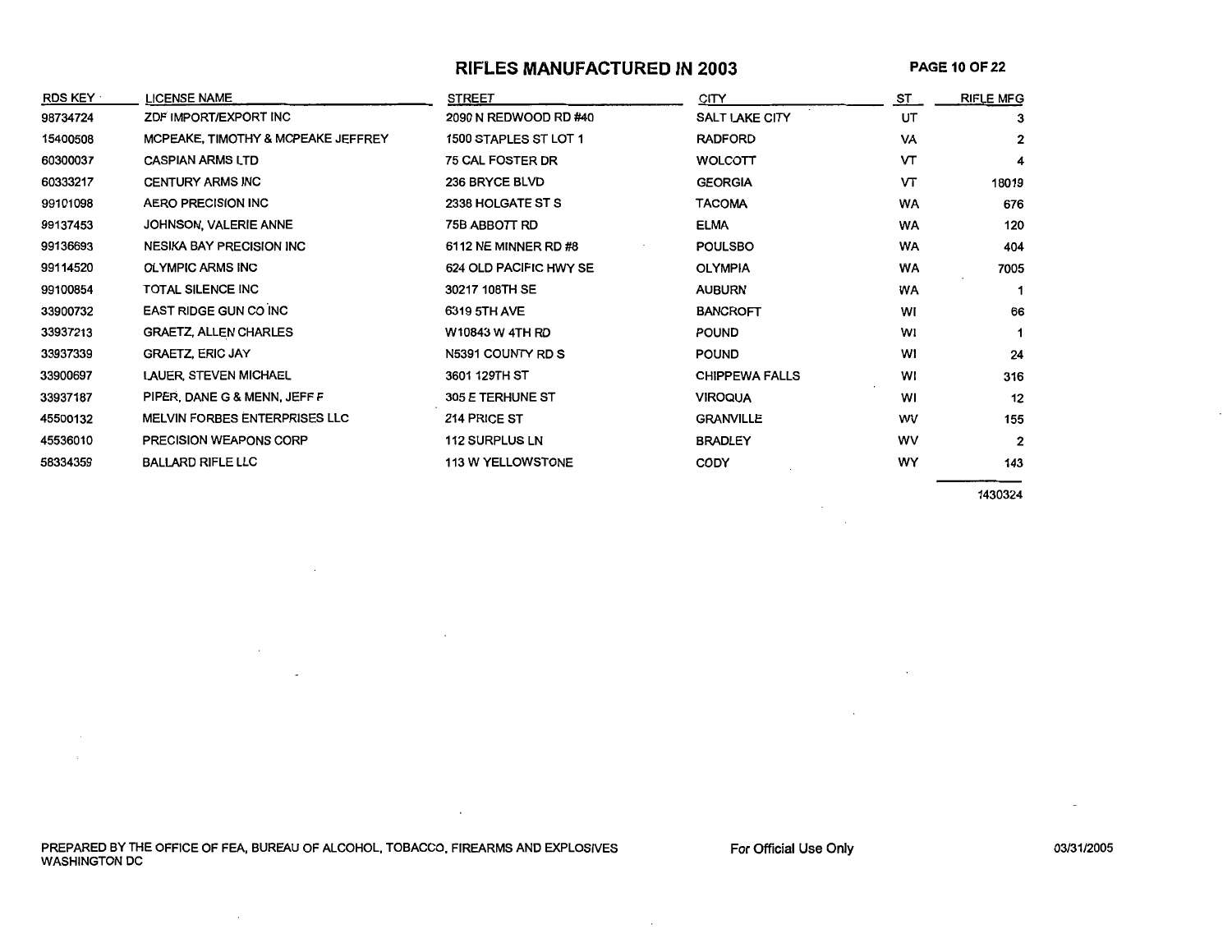SHOTGUNS MANUFACTURED IN 2003 PAGE 11 OF 22

| RDS KEY  | <b>LICENSE NAME</b>                               | <b>STREET</b>                                                | <b>CITY</b>          | ST        | <b>SHOTGUN MFG</b>  |
|----------|---------------------------------------------------|--------------------------------------------------------------|----------------------|-----------|---------------------|
| 16337359 | ELLIS, JEFFERY OWEN                               | 1147 GADSDEN HWY                                             | BIRMINGHAM           | AL        |                     |
| 57134716 | WILSONS GUN SHOP INC                              | 2234 CR 719                                                  | <b>BERRYVILLE</b>    | AR        | 530                 |
| 98636542 | ROBAR COMPANIES, INC                              | 21438 N 7TH AVE SUITE B                                      | <b>PHOENIX</b>       | AZ.       | 16                  |
| 97738092 | ROGUE RIV RIFLEWORKS INC/JOHN RIBGY & CO          | 500 LINNE RD STE D                                           | <b>PASO ROBLES</b>   | CA        |                     |
| 60634862 | CONNECTICUT SHOTGUN MANUFACTURING CO              | 35 WOODLAND ST                                               | <b>NEW BRITAIN</b>   | CТ        | 123                 |
| 60600252 | MARLIN FIREARMS COMPANY, THE                      | 100 KENNA DR                                                 | <b>NORTH HAVEN</b>   | CТ        | 4783                |
| 60600773 | O F MOSSBERG & SONS INC                           | 7 GRASSO AVE                                                 | <b>NORTH HAVEN</b>   | CТ        | 178931              |
| 60636056 | US REPEATING ARMS COMPANY                         | 344 WINCHESTER AVE                                           | <b>NEW HAVEN</b>     | CТ        | 42650               |
| 15939580 | BETANCOURT, JOSE A JR                             | 3300 SAINT JAMES AVE                                         | <b>DELTONA</b>       | FL        |                     |
| 33635798 | <b>SPRINGFIELD INC</b>                            | 420 W MAIN ST                                                | <b>GENESEO</b>       | IL        | 4412                |
| 43501246 | <b>D G N ENTERPRISES INC</b>                      | 7270 HALL SCHOOL ROAD                                        | <b>MARTINSVILLE</b>  | IN        |                     |
| 46100680 | STRAMAN, TODD ALLAN                               | 2217 WAGONER RD                                              | <b>CALIFORNIA</b>    | КY        |                     |
| 60400253 | <b>H &amp; R 1871, LLC</b>                        | 60 INDUSTRIAL ROWE                                           | <b>GARDNER</b>       | MA        | 114044              |
| 60433152 | SAVAGE ARMS, INC                                  | 100 SPRINGDALE RD                                            | <b>WESTFIELD</b>     | МA        | 4666                |
| 85234687 | AIM INC                                           | 19200 MIDDLETOWN RD                                          | <b>PARKTON</b>       | MD        | 89                  |
| 85207699 | BERETTA U S A CORPORATION                         | 17601 BERETTA DR                                             | <b>ACCOKEEK</b>      | <b>MD</b> | 3679                |
| 54338023 | <b>ALFERMANN USA INC</b>                          | 1482 POTTERY RD                                              | <b>WASHINGTON</b>    | MO        | 22                  |
| 16400400 | <b>CUNNINGHAM, STEVEN G</b>                       | <b>169 PLANTERS GROVE</b>                                    | <b>RIDGELAND</b>     | ΜS        |                     |
| 54700082 | HINELINE, DAVID CARL                              | 724 E 15TH ST                                                | SOUTH SIOUX CITY     | <b>NE</b> | 1                   |
| 60201484 | STURM, RUGER & CO INC                             | 411 SUNAPEE ST                                               | <b>NEWPORT</b>       | NH        | 4538                |
| 82200281 | <b>GRIFFIN &amp; HOWE INC</b>                     | 33 CLAREMONT RD                                              | <b>BERNARDSVILLE</b> | <b>NJ</b> | 3                   |
| 61435045 | <b>CAMBRIDGE VALLEY MACHINING INC</b>             | PERRY LANE                                                   | <b>CAMBRIDGE</b>     | NY        | 42                  |
| 61635833 | <b>ITHACA GUN PARTS &amp; SERVICE CORPORATION</b> | 891 ROUTE 34B                                                | <b>KINGS FERRY</b>   | NY        | 5514                |
| 61635527 | <b>REMINGTON ARMS CO. INC</b>                     | <b>14 HOEFLER AVE</b>                                        | <b>ILION</b>         | NY        | 300399              |
| 43400683 | <b>VERHOFF, DARRIN</b>                            | 13101 SR 15                                                  | <b>OTTAWA</b>        | OH        | -1                  |
| 99300756 | CELESTE, TIMOTHY MATTHEW                          | 548 MENLO DR N                                               | <b>KEIZER</b>        | <b>OR</b> | 3<br>$\overline{a}$ |
| 99335096 | <b>COLE ARMS INC</b>                              | 2225 PINEHURST DR                                            | <b>MCMINNVILLE</b>   | OR        |                     |
| 99337203 | LOOCK MANUFACTURING CO INC                        | 21210 SW JOHNSON ST                                          | <b>ALOHA</b>         | <b>OR</b> |                     |
| 82333855 | TAR HUNT CUSTOM RIFLES INC                        | 101 DOGTOWN RD                                               | <b>BLOOMSBURG</b>    | PA        | 63                  |
| 34606531 | DAKOTA ARMS INC                                   | <b>1310 INDUSTRY RD</b>                                      | <b>STURGIS</b>       | SD        |                     |
| 34633475 | <b>H S PRECISION INC</b>                          | 1301 TURBINE DR                                              | <b>RAPID CITY</b>    | SD        | 35                  |
| 16200523 | <b>LEINAD INC</b>                                 | 221 HWY 68 N                                                 | <b>DUCKTOWN</b>      | TN        | 320                 |
| 57401590 | DAWSON PRECISION INC                              | 3300 CR 233                                                  | <b>FLORENCE</b>      | тх        |                     |
| 57438715 | ENGEL BALLISTIC RESEARCH INC                      | 544A ALUM CREEK RD                                           | <b>SMITHVILLE</b>    | тх        |                     |
| 57434208 | <b>MAVERICK ARMS, INC</b>                         | INDUSTRIAL BLVD MAVERICK CO DEVLPT EAGLE PASS<br><b>PARK</b> |                      | TX        | 61084               |

PREPARED BY THE OFFICE OF FEA, BUREAU OF ALCOHOL, TOBACCO, FIREARMS AND EXPLOSIVES For Official Use Only the only the control of the control of the control of the control of the control of the control of the control of the WASHINGTON DC

 $\sim 10^{-1}$  $\sim$   $\sim$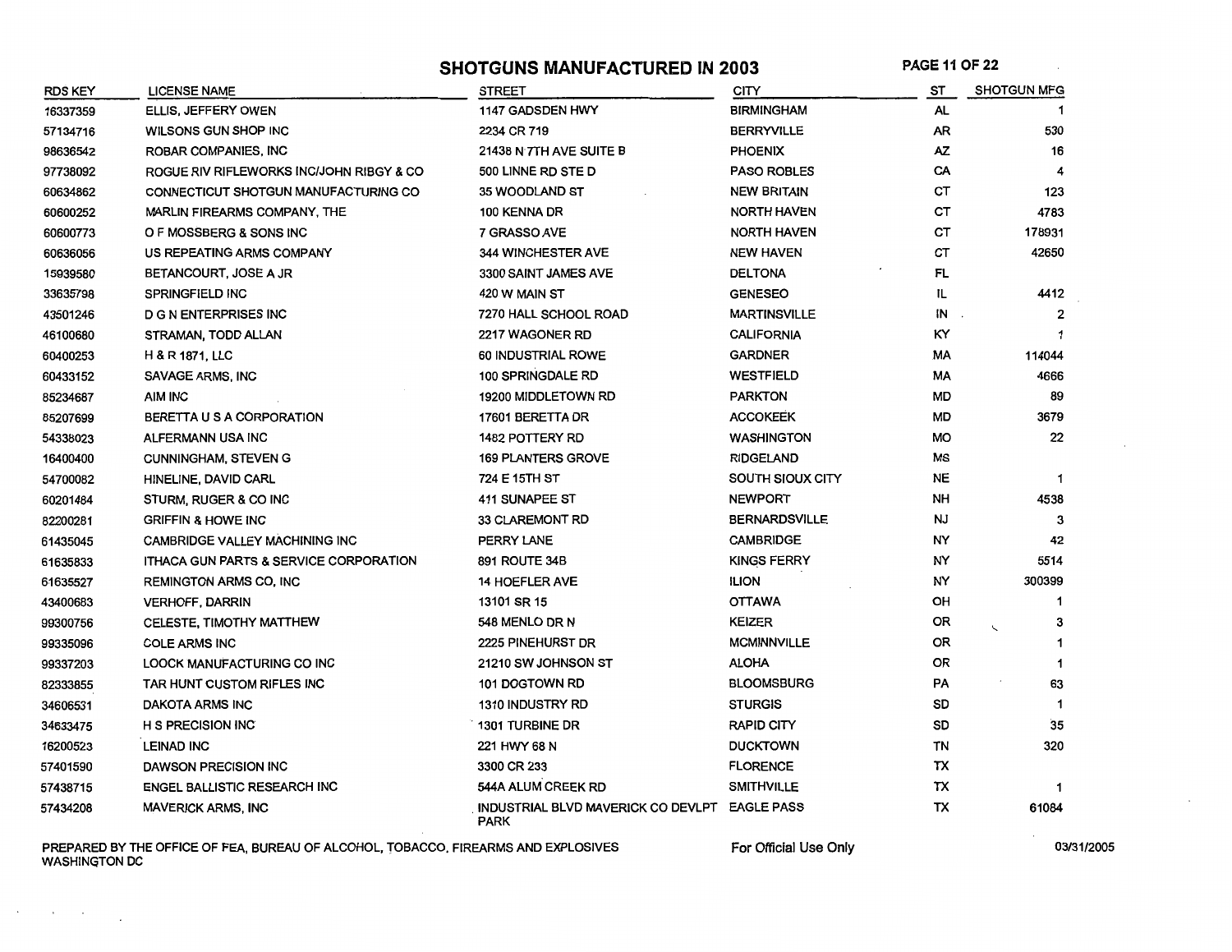# SHOTGUNS MANUFACTURED IN 2003 PAGE 12 OF 22

| RDS KEY  | <b>LICENSE NAME</b>                | <b>STREET</b>                | CITY           |    | <b>SHOTGUN MFG</b> |
|----------|------------------------------------|------------------------------|----------------|----|--------------------|
| 57600812 | NORMAN, KEITH HAYDEN               | 22910 SQUIRREL TREE $\sim$   | <b>SPRING</b>  | ТX | 10                 |
| 98734761 | SHADOW VALLEY ARMS CO. LLC         | 2710 SOUTH 1900 WEST         | <b>OGDEN</b>   | U٢ |                    |
| 15400508 | MCPEAKE, TIMOTHY & MCPEAKE JEFFREY | <b>1500 STAPLES ST LOT 1</b> | <b>RADFORD</b> | VA |                    |
| 33933175 | US COMPETITION ARMS INC            | <b>1925 ROOSEVELT AVE</b>    | <b>RACINE</b>  | WI | 106                |
|          |                                    |                              |                |    |                    |

726078

PREPARED BY THE OFFICE OF FEA, BUREAU OF ALCOHOL, TOBACCO, FIREARMS AND EXPLOSIVES WASHINGTON DC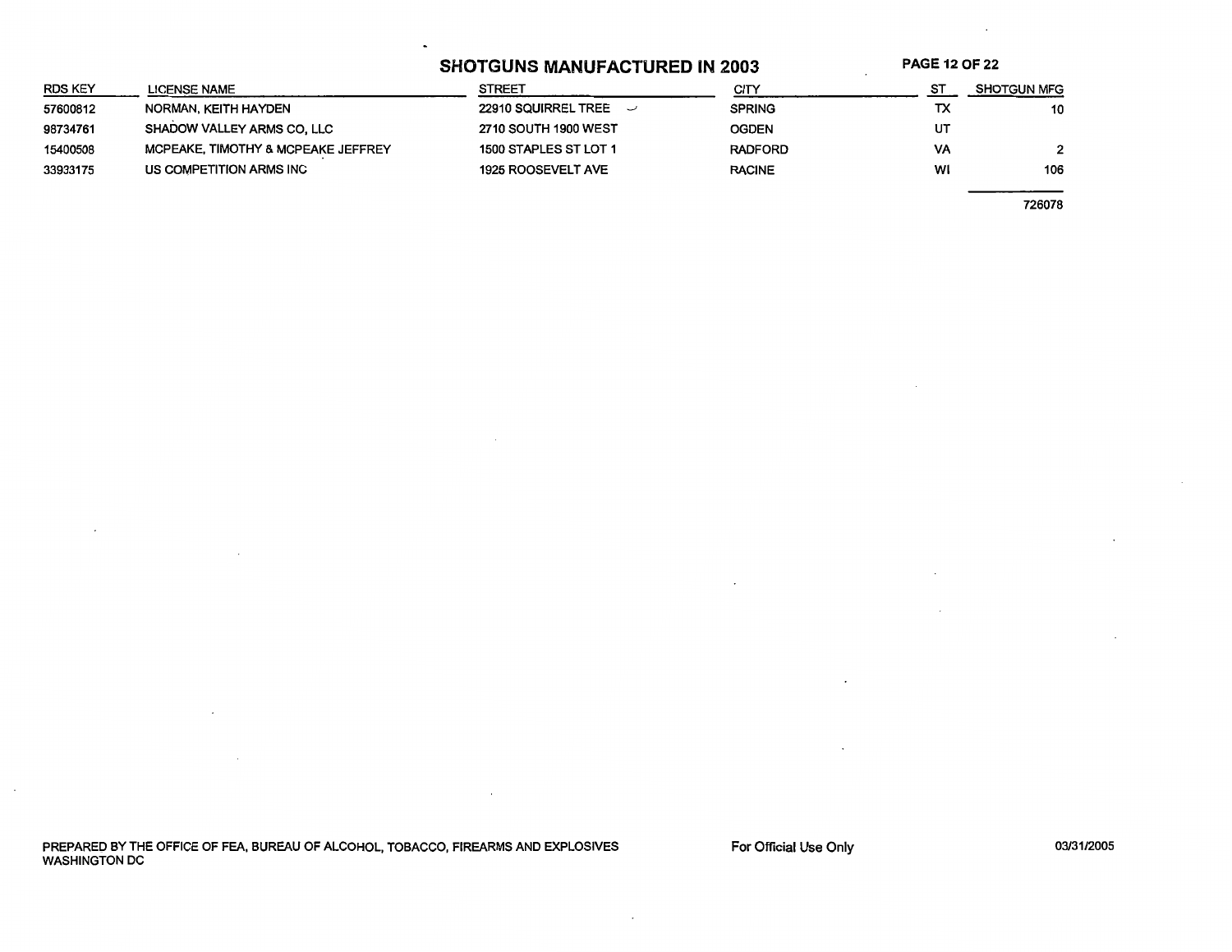# **MISC .. FIREARMS MANUFACTURED IN 2003**

**PAGE** 13 OF 22

| <b>RDS KEY</b> | LICENSE NAME                         | <b>STREET</b>                                     | <b>CITY</b>        | ST        | <b>MISC FA MFG</b> |
|----------------|--------------------------------------|---------------------------------------------------|--------------------|-----------|--------------------|
| 60636014       | ALVAREZ, SAMUEL W & KUBALA, THOMAS   | 1223 MT VERNON RD                                 | <b>SOUTHINGTON</b> | СŤ        |                    |
| 60600773       | O F MOSSBERG & SONS INC              | 7 GRASSO AVE                                      | <b>NORTH HAVEN</b> | CТ        | 13657              |
| 15939580       | BETANCOURT, JOSE A JR                | 3300 SAINT JAMES AVE                              | <b>DELTONA</b>     | FL        |                    |
| 15947090       | <b>WOLFGRAM, WILLIAM J</b>           | 2633 2ND AVE                                      | <b>LORIDA</b>      | FL        | 30                 |
| 46136807       | <b>IDEAL PRODUCTS INC</b>            | 700 E LOUDON AVE                                  | <b>LEXINGTON</b>   | KY        | 355                |
| 60433152       | SAVAGE ARMS, INC                     | 100 SPRINGDALE RD                                 | <b>WESTFIELD</b>   | МA        | 909                |
| 34135232       | DEFENSE PROCUREMENT MFG SERVICES INC | 3312 12TH ST SE                                   | <b>SAINT CLOUD</b> | <b>MN</b> | 9679               |
| 16400400       | <b>CUNNINGHAM, STEVEN G</b>          | <b>169 PLANTERS GROVE</b>                         | <b>RIDGELAND</b>   | <b>MS</b> |                    |
| 43136612       | <b>WELLS, GREGORY F</b>              | 7777 HIVNOR RD                                    | <b>CROOKSVILLE</b> | OH        |                    |
| 34606531       | DAKOTA ARMS INC                      | <b>1310 INDUSTRY RD</b>                           | <b>STURGIS</b>     | SD        | 66                 |
| 57401590       | DAWSON PRECISION INC                 | 3300 CR 233                                       | <b>FLORENCE</b>    | TX        |                    |
| 57434208       | <b>MAVERICK ARMS, INC</b>            | INDUSTRIAL BLVD MAVERICK CO DEVLPT<br><b>PARK</b> | <b>EAGLE PASS</b>  | TX        | 6264               |
| 98734761       | SHADOW VALLEY ARMS CO. LLC           | 2710 SOUTH 1900 WEST                              | <b>OGDEN</b>       | UT        |                    |
| 33937339       | <b>GRAETZ, ERIC JAY</b>              | N5391 COUNTY RD S                                 | POUND.             | WI        | 14                 |

30978

PREPARED BY THE OFFICE OF FEA, BUREAU OF ALCOHOL, TOBACCO, FIREARMS AND EXPLOSIVES WASHINGTON DC

 $\mathbf{r}$ 

For Official Use Only

0313112005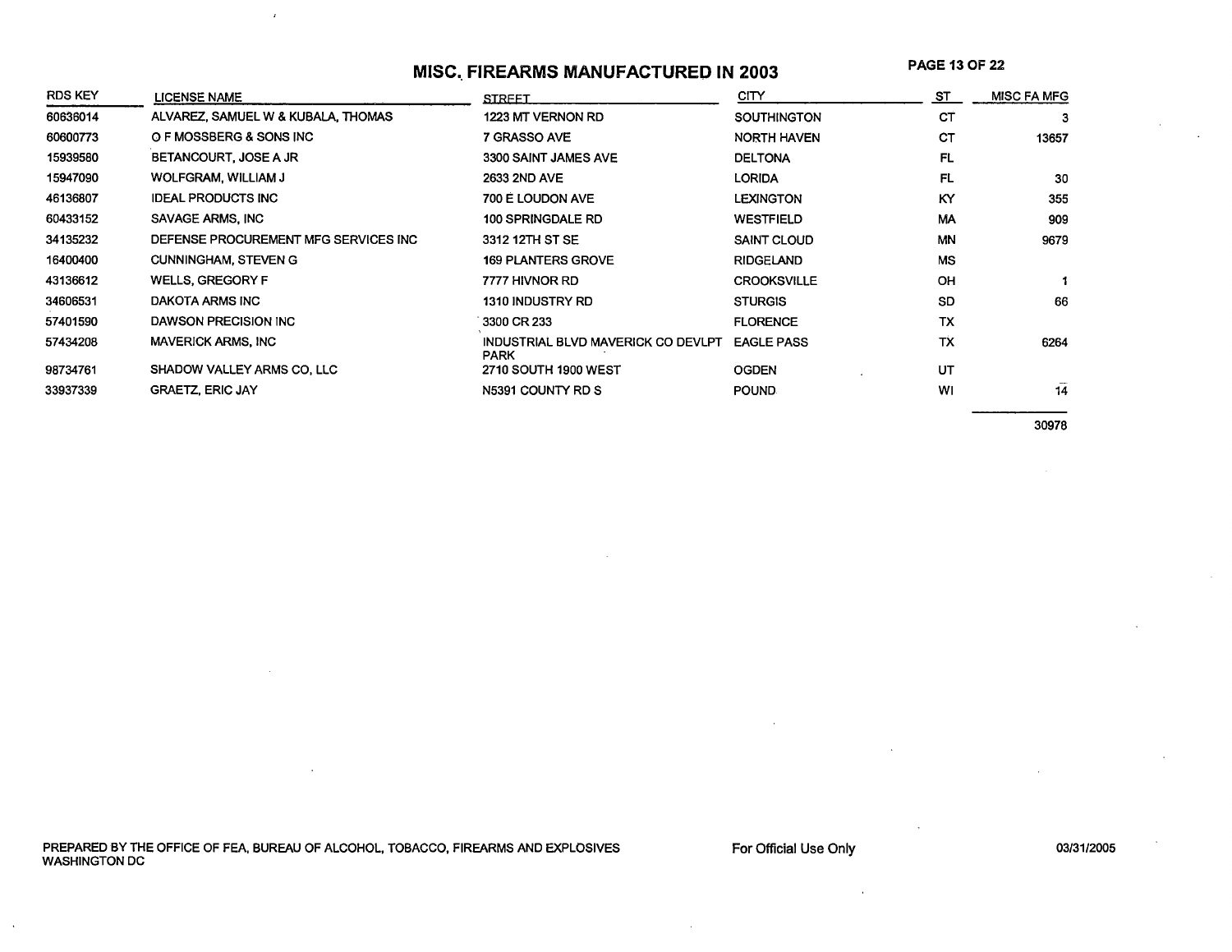|                |                                   |                                | PISTOLS EXPORTED IN 2003 |           | PAGE 1 OF 7    |  |
|----------------|-----------------------------------|--------------------------------|--------------------------|-----------|----------------|--|
| <b>RDS KEY</b> | <b>LICENSE NAME</b>               | <b>STREET</b>                  | <b>CITY</b>              | ST        | <b>PISTOLS</b> |  |
| 98614472       | STURM, RUGER & CO INC             | 200 RUGER RD                   | PRESCOTT                 | AZ        | 1257           |  |
| 60633345       | <b>COLTS MANUFACTURING CO LLC</b> | 545 NEWPARK AVE                | <b>WEST HARTFORD</b>     | CТ        | 655            |  |
| 15939580       | BETANCOURT, JOSE A JR             | 3300 SAINT JAMES AVE           | <b>DELTONA</b>           | FL        |                |  |
| 33635343       | LES BAER CUSTOM INC               | 29601 34TH AVE N               | <b>HILLSDALE</b>         | IL.       | 252            |  |
| 33635798       | SPRINGFIELD INC                   | 420 W MAIN ST                  | <b>GENESEO</b>           | 1L        | 891            |  |
| 60410395       | <b>SMITH &amp; WESSON CORP</b>    | 2100 ROOSEVELT AVE             | <b>SPRINGFIELD</b>       | МA        | 4844           |  |
| 60435456       | SAEILO, INC                       | <b>130 GODDARD MEMORIAL DR</b> | <b>WORCESTER</b>         | МA        | 143            |  |
| 85207699       | BERETTA U S A CORPORATION         | 17601 BERETTA DR               | <b>ACCOKEEK</b>          | MD        | 985            |  |
| 60106460       | <b>SMITH &amp; WESSON CORP</b>    | <b>19 AVIATION DR</b>          | <b>HOULTON</b>           | ME        | 794            |  |
| 16400400       | <b>CUNNINGHAM, STEVEN G</b>       | <b>169 PLANTERS GROVE</b>      | <b>RIDGELAND</b>         | MS        |                |  |
| 60200153       | <b>SIG ARMS INC</b>               | <b>18 INDUSTRIAL DR</b>        | <b>EXETER</b>            | NH        | 4426           |  |
| 60233754       | THOMPSON CENTER ARMS CO INC       | <b>FARMINGTON RD</b>           | <b>ROCHESTER</b>         | NΗ        | 409            |  |
| 61636016       | DAN WESSON CORP                   | 5169 ROUTE 12 SOUTH            | <b>NORWICH</b>           | NY        | 18             |  |
| 61334276       | KIMBER MFG INC                    | <b>1 LAWTON ST</b>             | <b>YONKERS</b>           | NY        | 279            |  |
| 34633475       | <b>H S PRECISION INC</b>          | 1301 TURBINE DR                | <b>RAPID CITY</b>        | SD        | $\overline{2}$ |  |
| 57401590       | <b>DAWSON PRECISION INC</b>       | 3300 CR 233                    | <b>FLORENCE</b>          | <b>TX</b> |                |  |
| 57434417       | STI INTERNATIONAL, INC            | <b>114 HALMAR COVE</b>         | <b>GEORGETOWN</b>        | ∸ TX      | 1071           |  |
| 98734761       | SHADOW VALLEY ARMS CO, LLC        | 2710 SOUTH 1900 WEST           | <b>OGDEN</b>             | UT        |                |  |
| 98734026       | NORTH AMERICAN ARMS INC           | 2150 S 950 E                   | <b>PROVO</b>             | UT        | 314            |  |
|                |                                   |                                |                          |           | 16340          |  |

For Official Use Only

 $\sim$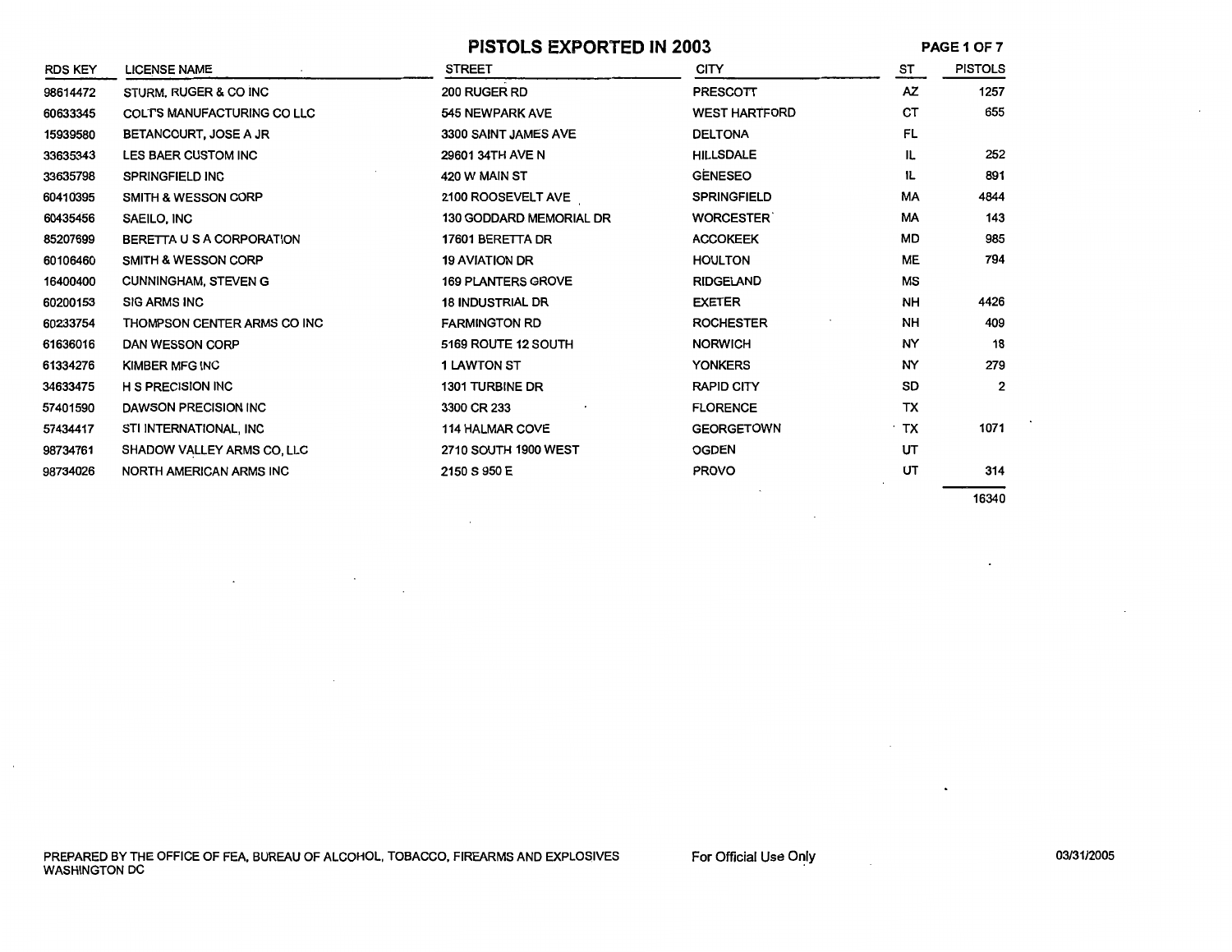**REVOLVERS EXPORTED IN 2003** 

**PAGE20F7** 

| <b>RDS KEY</b> | LICENSE NAME                             | <b>STREET</b>             | CITY                 | <u>st_</u> | <b>REVOLVERS</b> |
|----------------|------------------------------------------|---------------------------|----------------------|------------|------------------|
| 98638426       | REEDER, GARY NELSON                      | <b>2599 7TH AVE</b>       | <b>FLAGSTAFF</b>     | AZ.        |                  |
| 60600482       | UNITED STATES FIRE ARMS MANUFACTURING CO | 455-453 LEDYARD ST        | <b>HARTFORD</b>      | СT         | 1026             |
| 60633345       | <b>COLT'S MANUFACTURING CO LLC</b>       | 545 NEWPARK AVE           | <b>WEST HARTFORD</b> | CT         | 230              |
| 15941170       | <b>HERITAGE MFG INC</b>                  | 4600 NW 135TH ST          | <b>OPA LOCKA</b>     | FL         | 200              |
| 15939580       | BETANCOURT, JOSE A JR                    | 3300 SAINT JAMES AVE      | <b>DELTONA</b>       | FL         |                  |
| 60410395       | <b>SMITH &amp; WESSON CORP</b>           | 2100 ROOSEVELT AVE        | <b>SPRINGFIELD</b>   | MA         | 22058            |
| 16400400       | <b>CUNNINGHAM, STEVEN G</b>              | <b>169 PLANTERS GROVE</b> | <b>RIDGELAND</b>     | MS         |                  |
| 60201484       | STURM, RUGER & CO INC                    | <b>411 SUNAPEE ST</b>     | <b>NEWPORT</b>       | <b>NH</b>  | 2041             |
| 61636016       | <b>DAN WESSON CORP</b>                   | 5169 ROUTE 12 SOUTH       | <b>NORWICH</b>       | NY         | 16               |
| 57401590       | <b>DAWSON PRECISION INC</b>              | 3300 CR 233               | <b>FLORENCE</b>      | TX         |                  |
| 98734761       | SHADOW VALLEY ARMS CO, LLC               | 2710 SOUTH 1900 WEST      | <b>OGDEN</b>         | UT         |                  |
| 98734026       | <b>NORTH AMERICAN ARMS INC</b>           | 2150 S 950 E              | <b>PROVO</b>         | UT         | 952              |

 $\sim$ 

26524

 $\sim$ 

PREPARED BY THE OFFICE OF FEA, BUREAU OF ALCOHOL, TOBACCO, FIREARMS AND EXPLOSIVES WASHINGTON DC

 $\sim 100$  km s  $^{-1}$ 

 $\sim 100$ 

 $\sim 10^{-11}$ 

 $\sim 10^{-11}$ 

 $\label{eq:2.1} \frac{1}{\sqrt{2}}\int_{\mathbb{R}^3}\frac{1}{\sqrt{2}}\left(\frac{1}{\sqrt{2}}\right)^2\left(\frac{1}{\sqrt{2}}\right)^2\left(\frac{1}{\sqrt{2}}\right)^2\left(\frac{1}{\sqrt{2}}\right)^2\left(\frac{1}{\sqrt{2}}\right)^2\left(\frac{1}{\sqrt{2}}\right)^2\left(\frac{1}{\sqrt{2}}\right)^2.$ 

the contract of the contract of the

 $\sim 100$  km s  $^{-1}$ 

For Official Use Only

 $\sim$ 

 $\sim$ 

 $\sim 10^{-1}$ 

 $\sim$  $\sim$   $\cdot$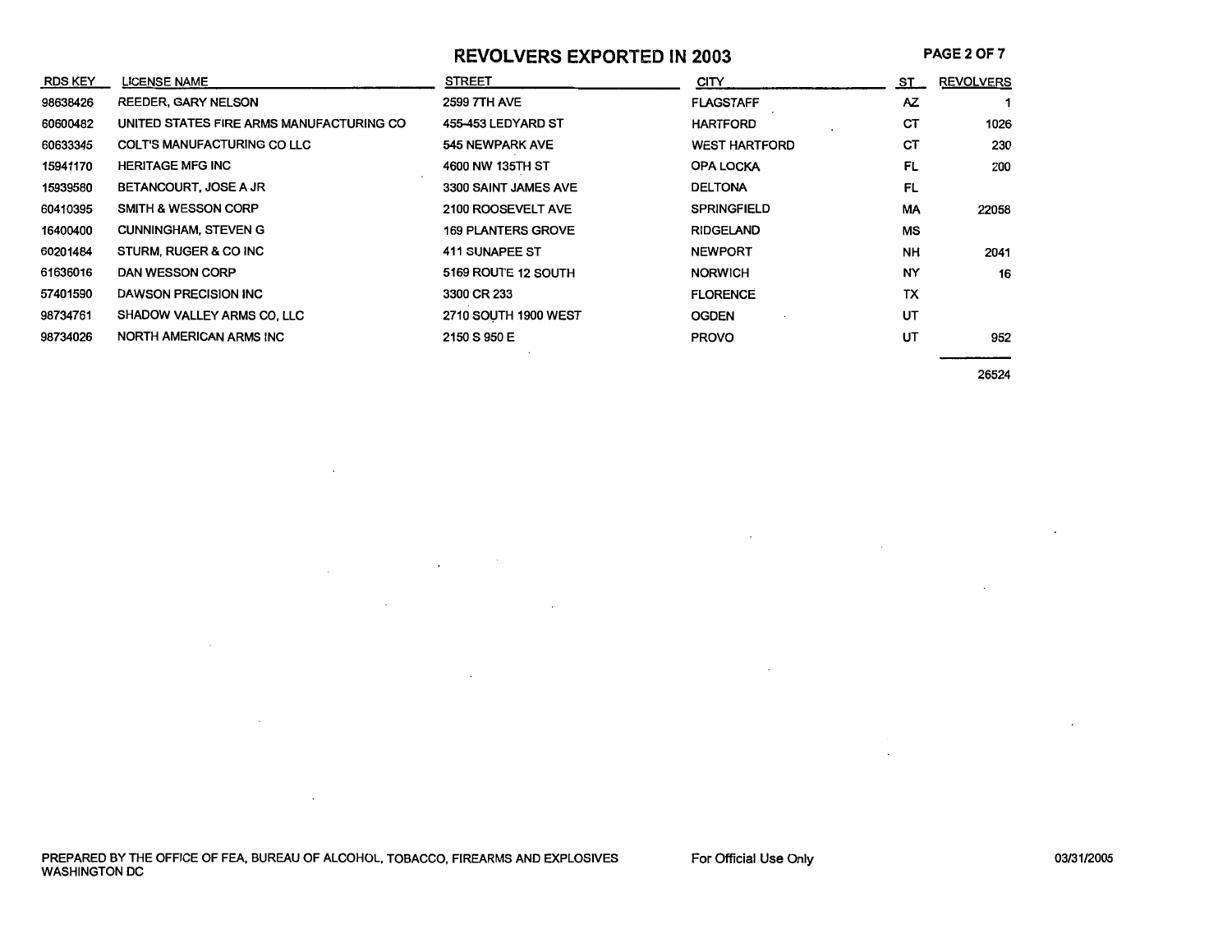#### RIFLES EXPORTED IN 2003 PAGE 3 OF 7

| <b>RDS KEY</b> | <b>LICENSE NAME</b>                      | <b>STREET</b>                 | City                  | <u>ST</u> | <b>RIFLE EXP</b> |
|----------------|------------------------------------------|-------------------------------|-----------------------|-----------|------------------|
| 98614472       | STURM, RUGER & CO INC                    | 200 RUGER RD                  | <b>PRESCOTT</b>       | AZ        | 80               |
| 97738092       | ROGUE RIV RIFLEWORKS INC/JOHN RIBGY & CO | 500 LINNE RD STE D            | <b>PASO ROBLES</b>    | CA        | 11               |
| 60600252       | MARLIN FIREARMS COMPANY, THE             | 100 KENNA DR                  | <b>NORTH HAVEN</b>    | CT        | 10280            |
| 60636056       | US REPEATING ARMS COMPANY                | <b>344 WINCHESTER AVE</b>     | <b>NEW HAVEN</b>      | <b>CT</b> | 5560             |
| 60600520       | <b>COLT DEFENSE LLC</b>                  | 547 NEW PARK AVE              | <b>WEST HARTFORD</b>  | СT        | 1116             |
| 15939580       | BETANCOURT, JOSE A JR                    | 3300 SAINT JAMES AVE          | <b>DELTONA</b>        | FL        |                  |
| 15801258       | <b>HEAVYARMS LLC</b>                     | 1667 WILLOW WAY               | <b>WOODSTOCK</b>      | GA        | 3                |
| 98200154       | ROGUE RIFLE COMPANY, INC                 | 1140 36TH ST N SUITE B        | <b>LEWISTON</b>       | ID        | 27               |
| 33636039       | <b>ARMALITE INC</b>                      | 745 S HANFORD ST              | <b>GENESEO</b>        | IL        | 201              |
| 33635798       | <b>SPRINGFIELD INC</b>                   | 420 W MAIN ST                 | <b>GENESEO</b>        | IL.       | 232              |
| 46137026       | <b>REMINGTON ARMS COMPANY, INC</b>       | <b>22 RIFE TRAIL</b>          | <b>HICKORY</b>        | ΚY        | 7005             |
| 60433152       | SAVAGE ARMS, INC                         | <b>100 SPRINGDALE RD</b>      | <b>WESTFIELD</b>      | МA        | 3969             |
| 60400253       | <b>H &amp; R 1871, LLC</b>               | 60 INDUSTRIAL ROWE            | <b>GARDNER</b>        | МA        | 1262             |
| 60134465       | BUSHMASTER FIREARMS BFI/QUALITY PARTS CO | 999 ROOSEVELT TRAIL BLDG 3    | <b>WINDHAM</b>        | <b>ME</b> | 141              |
| 16400400       | <b>CUNNINGHAM, STEVEN G</b>              | <b>169 PLANTERS GROVE</b>     | <b>RIDGELAND</b>      | ΜS        |                  |
| 98100033       | <b>MONTANA RIFLE CO</b>                  | 2593 A HIGHWAY 2 EAST         | <b>KALISPELL</b>      | МТ        | 29               |
| 98135432       | COOPER FIREARMS OF MONTANA INC           | 4004 HWY 93 N                 | <b>STEVENSVILLE</b>   | МΤ        | 5                |
| 98133799       | POWDER RIVER RIFLE CO INC                | 201 CENTENNIAL DR             | <b>BIG TIMBER</b>     | MТ        | 7                |
| 60200153       | <b>SIG ARMS INC</b>                      | <b>18 INDUSTRIAL DR</b>       | <b>EXETER</b>         | NH        | 3                |
| 60201484       | STURM, RUGER & CO INC                    | 411 SUNAPEE ST                | <b>NEWPORT</b>        | NΗ        | 14924            |
| 60233754       | THOMPSON CENTER ARMS CO INC              | <b>FARMINGTON RD</b>          | <b>ROCHESTER</b>      | NH        | 318              |
| 82200281       | <b>GRIFFIN &amp; HOWE INC</b>            | 33 CLAREMONT RD               | <b>BERNARDSVILLE</b>  | NJ        | 3                |
| 61635527       | <b>REMINGTON ARMS CO, INC</b>            | <b>14 HOEFLER AVE</b>         | <b>ILION</b>          | NΥ        | 14908            |
| 61134915       | ARGUS PUBLICATIONS INC                   | 110 8TH ST                    | <b>BROOKLYN</b>       | NΥ        | 1650             |
| 61334276       | <b>KIMBER MFG INC</b>                    | <b>1 LAWTON ST</b>            | <b>YONKERS</b>        | NΥ        | 48               |
| 43437065       | <b>KELBLY'S RIFLE RANGE INC</b>          | 7222 DALTON FOX LAKE RD       | <b>NORTH LAWRENCE</b> | OН        |                  |
| 43436235       | JONES, JOHNDAVID                         | 590 WOODVUE LANE              | <b>WINTERSVILLE</b>   | OН        | 1                |
| 82300432       | PRENDERGAST, PETER G MD                  | <b>RR 2 BOX 2060 STONE ST</b> | <b>FRIENDSVILLE</b>   | PA        | 1                |
| 34606531       | DAKOTA ARMS INC                          | <b>1310 INDUSTRY RD</b>       | <b>STURGIS</b>        | SD        | 18               |
| 34633475       | <b>H S PRECISION INC</b>                 | 1301 TURBINE DR               | <b>RAPID CITY</b>     | SD        | 158              |
| 16236907       | <b>BARRETT FIREARMS MFG INC</b>          | 5926 MILLER LANE              | <b>MURFREESBORO</b>   | TN        | 403              |
| 57401590       | DAWSON PRECISION INC                     | 3300 CR 233                   | <b>FLORENCE</b>       | TX        |                  |
| 98734761       | SHADOW VALLEY ARMS CO, LLC               | 2710 SOUTH 1900 WEST          | <b>OGDEN</b>          | UΤ        |                  |
| 45500132       | <b>MELVIN FORBES ENTERPRISES LLC</b>     | 214 PRICE ST                  | <b>GRANVILLE</b>      | wv        | 155              |

PREPARED BY THE OFFICE OF FEA, BUREAU OF ALCOHOL, TOBACCO, FIREARMS AND EXPLOSIVES For Official Use Only 03/31/2005 WASHINGTON DC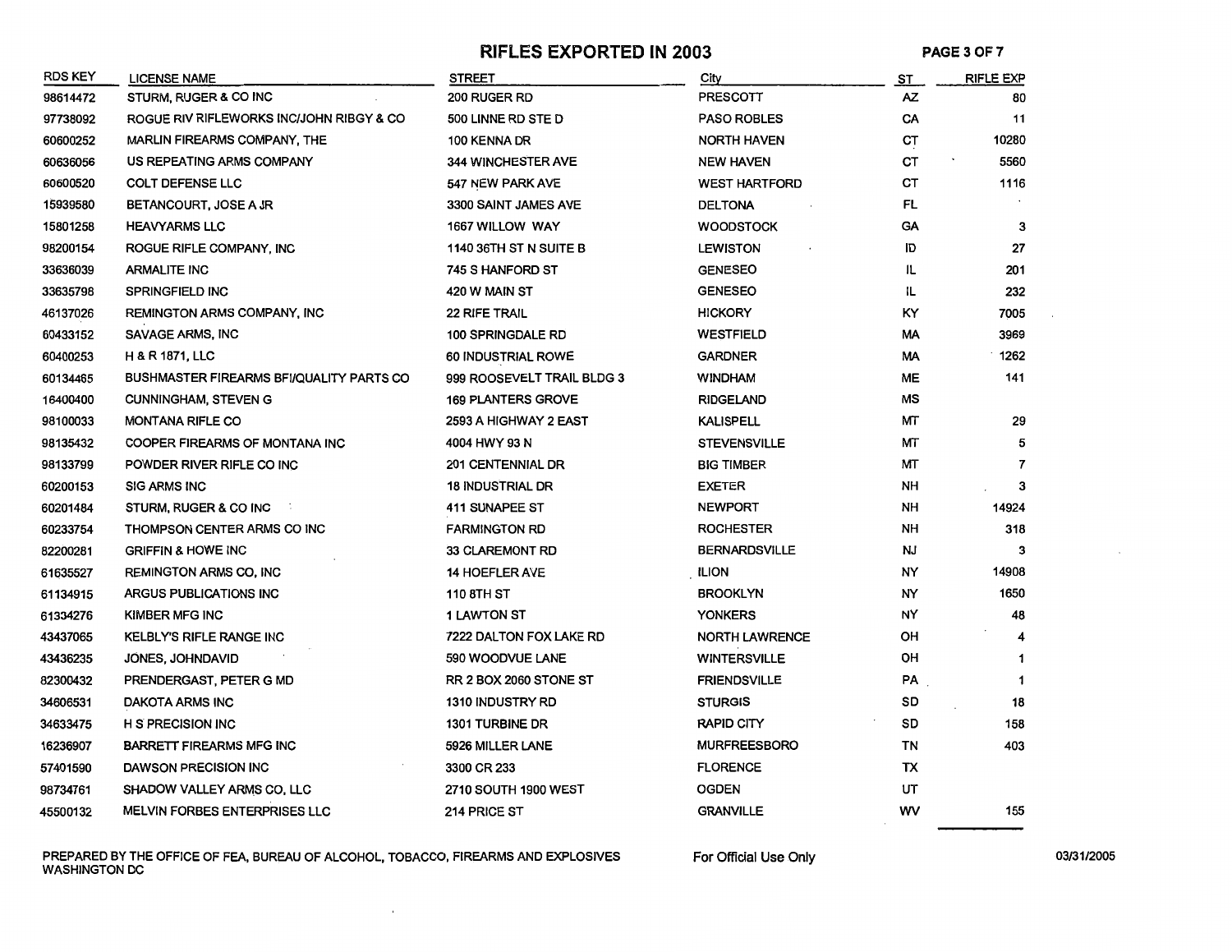|         |                     | <b>RIFLES EXPORTED IN 2003</b> |      |  | <b>PAGE 4 OF 7</b>        |
|---------|---------------------|--------------------------------|------|--|---------------------------|
| RDS KEY | <b>LICENSE NAME</b> | STREET                         | City |  | <b>RIFLE EXP</b><br>62522 |
|         |                     |                                |      |  |                           |

 $\overline{\phantom{a}}$ 

 $\overline{\phantom{a}}$ 

PREPARED BY THE OFFICE OF FEA, BUREAU OF ALCOHOL, TOBACCO, FIREARMS AND EXPLOSIVES WASHINGTON DC

 $\lambda$ 

For Official Use Only

03/31/2005  $\sim$   $\sim$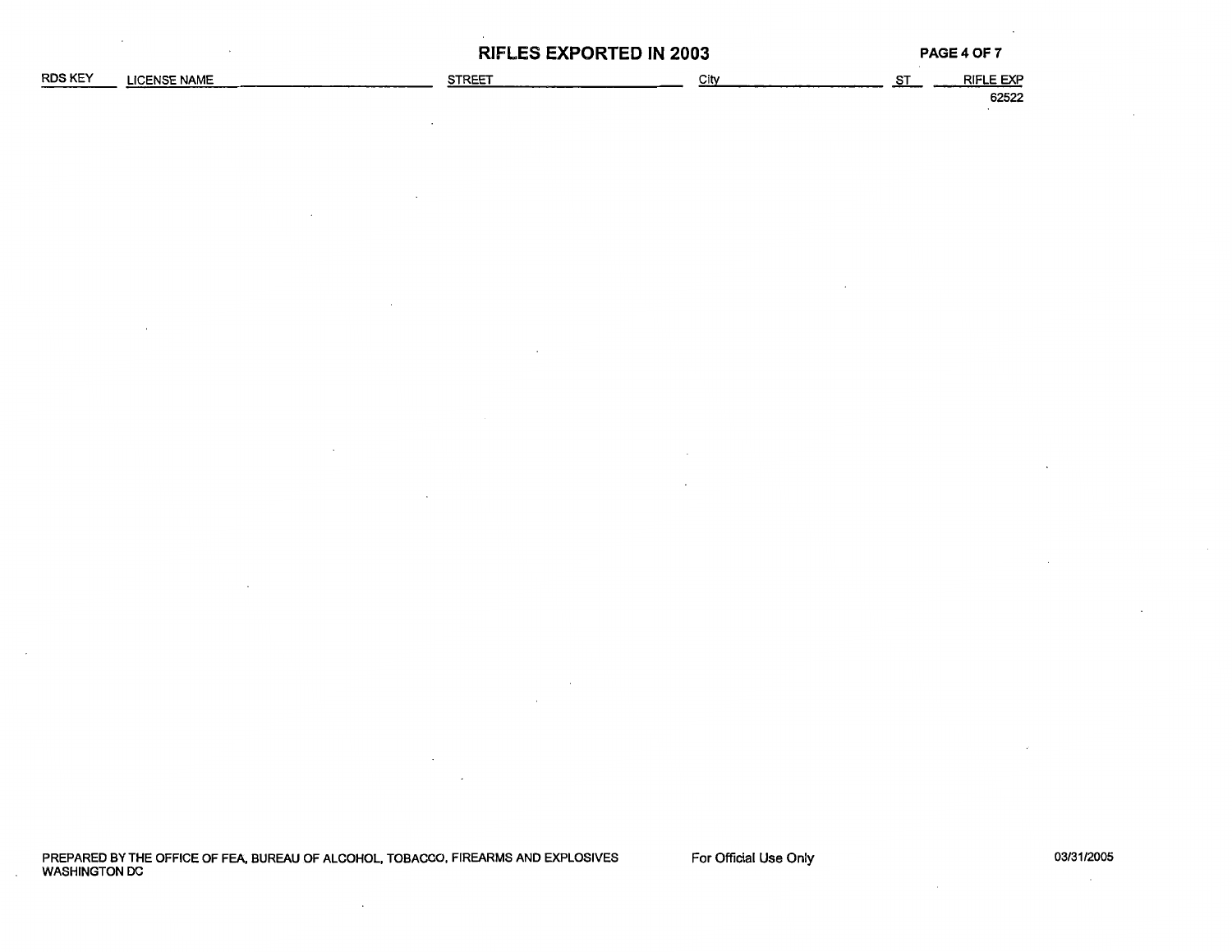### **SHOTGUNS EXPORTED IN 2003**

**PAGES OF7** 

| <b>RDS KEY</b> | <b>LICENSE NAME</b>                      | <b>STREET</b>                                     | <b>CITY</b>          | ST        | <b>SHOTGUN EXP</b> |
|----------------|------------------------------------------|---------------------------------------------------|----------------------|-----------|--------------------|
| 57134716       | WILSONS GUN SHOP INC                     | 2234 CR 719                                       | <b>BERRYVILLE</b>    | <b>AR</b> | 4                  |
| 98636542       | ROBAR COMPANIES, INC.                    | 21438 N 7TH AVE SUITE B                           | <b>PHOENIX</b>       | AZ        | 13                 |
| 97738092       | ROGUE RIV RIFLEWORKS INC/JOHN RIBGY & CO | 500 LINNE RD STE D                                | <b>PASO ROBLES</b>   | CA        | 4                  |
| 60600252       | MARLIN FIREARMS COMPANY, THE             | 100 KENNA DR                                      | <b>NORTH HAVEN</b>   | <b>CT</b> | 134                |
| 60636056       | US REPEATING ARMS COMPANY                | 344 WINCHESTER AVE                                | <b>NEW HAVEN</b>     | CТ        | 940                |
| 60600773       | O F MOSSBERG & SONS INC                  | 7 GRASSO AVE                                      | <b>NORTH HAVEN</b>   | СT        | 7602               |
| 15939580       | BETANCOURT, JOSE A JR                    | 3300 SAINT JAMES AVE                              | <b>DELTONA</b>       | FL        |                    |
| 33635798       | SPRINGFIELD INC                          | 420 W MAIN ST                                     | <b>GENESEO</b>       | IL        | 427                |
| 60433152       | SAVAGE ARMS, INC                         | 100 SPRINGDALE RD                                 | <b>WESTFIELD</b>     | <b>MA</b> | 117                |
| 60400253       | <b>H &amp; R 1871, LLC</b>               | 60 INDUSTRIAL ROWE                                | <b>GARDNER</b>       | <b>MA</b> | 1330               |
| 16400400       | <b>CUNNINGHAM, STEVEN G</b>              | <b>169 PLANTERS GROVE</b>                         | <b>RIDGELAND</b>     | MS        |                    |
| 60200153       | <b>SIG ARMS INC</b>                      | <b>18 INDUSTRIAL DR</b>                           | <b>EXETER</b>        | <b>NH</b> | 41                 |
| 60201484       | STURM, RUGER & CO INC                    | 411 SUNAPEE ST                                    | <b>NEWPORT</b>       | <b>NH</b> | 47                 |
| 82200281       | <b>GRIFFIN &amp; HOWE INC</b>            | 33 CLAREMONT RD                                   | <b>BERNARDSVILLE</b> | <b>NJ</b> | 5                  |
| 61635527       | <b>REMINGTON ARMS CO, INC</b>            | <b>14 HOEFLER AVE</b>                             | <b>ILION</b>         | NY        | 12269              |
| 34633475       | <b>H S PRECISION INC</b>                 | 1301 TURBINE DR                                   | <b>RAPID CITY</b>    | SD        | $\pmb{\cdot}$      |
| 57434208       | <b>MAVERICK ARMS, INC</b>                | INDUSTRIAL BLVD MAVERICK CO DEVLPT<br><b>PARK</b> | <b>EAGLE PASS</b>    | TX        | 6603               |
| 57401590       | DAWSON PRECISION INC                     | 3300 CR 233                                       | <b>FLORENCE</b>      | <b>TX</b> |                    |
| 98734761       | SHADOW VALLEY ARMS CO. LLC               | 2710 SOUTH 1900 WEST                              | <b>OGDEN</b>         | UT        |                    |

29537

PREPARED BY THE OFFICE OF FEA, BUREAU OF ALCOHOL, TOBACCO, FIREARMS AND EXPLOSIVES WASHINGTON DC

 $\bar{z}$ 

 $\sim$ 

 $\mathbf{r}$